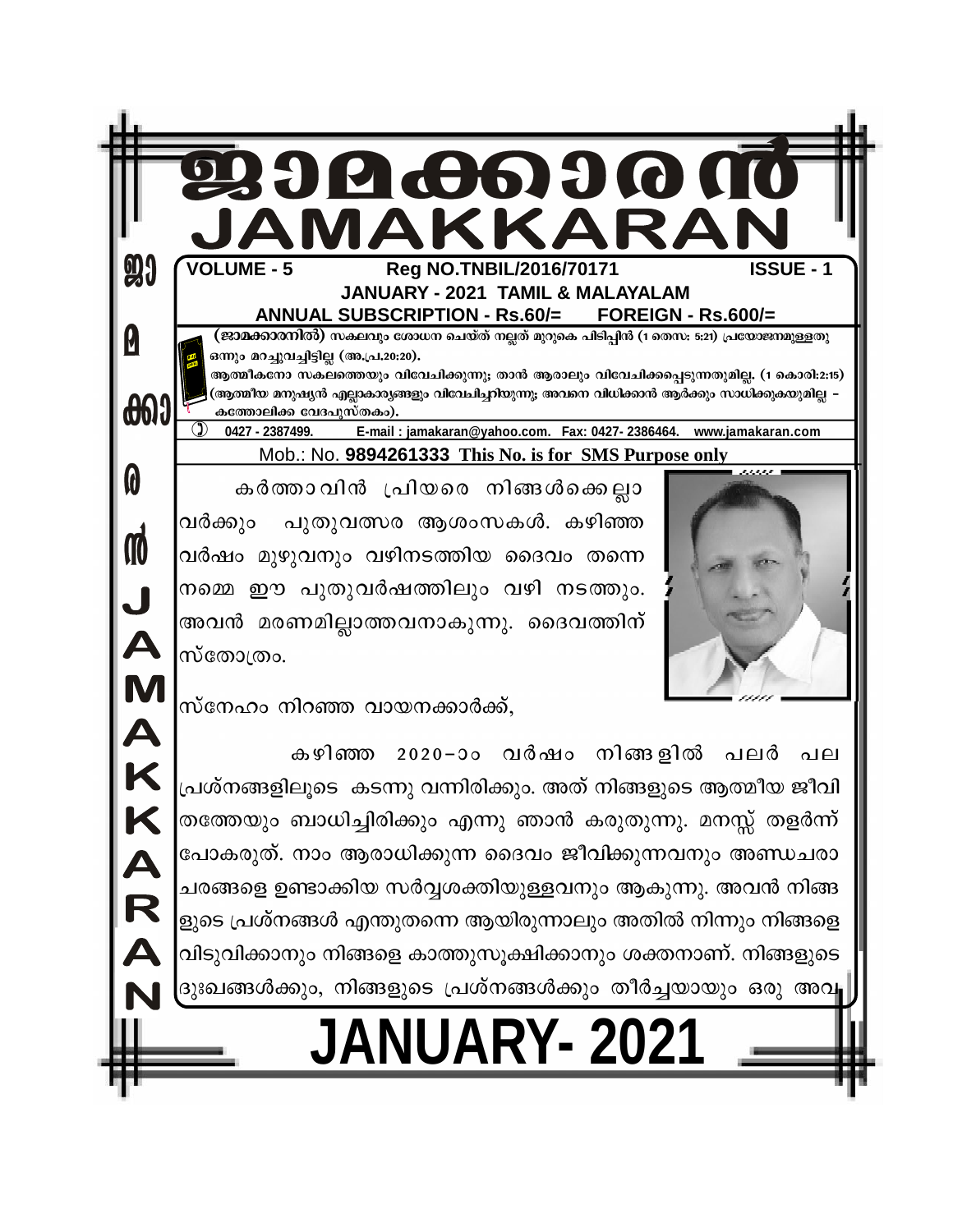#### www.jamakaran.com

സാനമുണ്ട്. നിങ്ങളോട് ചേർന്ന് ഞാനും നിങ്ങൾക്ക് വേണ്ടി തുടർന്നു പ്രാർത്ഥിക്കുന്നു.

□ നിങ്ങൾ കത്തുകൾ വഴിയായും, ഇ–മെയിൽ വഴിയായും ഫോണിൽകൂടെ ബന്ധപ്പെട്ടും എന്നെ അറിയിച്ച എല്ലാ പ്രാർത്ഥന വിഷയങ്ങളും ഞാൻ എഴുതിവച്ച് പ്രാർത്ഥിക്കുന്നു. നേരത്തെ മാസത്തിന് 2പ്രാവശ്യം അഥവാ മൂന്നു പ്രാവശ്യം നിങ്ങളുടെ പ്രാർത്ഥനാ കുറിപ്പുകൾക്കുവേണ്ടി ഞാൻ പ്രാർത്ഥിച്ചിരുന്നു. ഇപ്പോൾ കൊറോണ കൃമി ചെയ്ത നന്മയാൽ കഴിഞ്ഞ ഒരു വർഷമായി 24 മണിനേരവും പുറത്തെവിടേയും പോകാതെ ഞാൻ വീട്ടിൽ തന്നെ ഇരിക്കുന്നതുകൊണ്ട് രാത്രയിലും പകലും തിരക്കില്ലാതെ ഒരോ പ്രാർത്ഥനാ വിഷയങ്ങൾക്കു വേണ്ടിയും പ്രാർത്ഥിക്കുവാൻ സാധി ക്കുന്നു. കത്തെഴുതിയവർക്ക് കത്തുകൾ മൂലവും, ഫോൺ നമ്പർ എഴുതി യയച്ചവർക്ക് ഫോൺ വഴിയായും ആലോചനകൾ പറഞ്ഞ് ഫോണിൽ കൂടെ തന്നെ പ്രാർത്ഥിക്കുന്നത് വളരെ അനുഗ്രഹമായിരുന്നു. ദൈവ വേല യ്ക്കുവേണ്ടി പണം അയച്ചവർക്കും ഫോൺ വഴിതന്നെ അവരുടെ കുടും ബവിവരങ്ങൾ പറഞ്ഞ് ആത്മീക ജീവിതം എപ്രകാരം ഇരിക്കുന്നു എന്ന് അമ്പേഷിച്ച് അറിയുന്നതിലും അതിനായിട്ടുള്ള മറുപടിയും ആലോചനയും വചനാടിസ്ഥാനത്തിൽ അവർക്ക് പറഞ്ഞുകൊടുക്കുന്നത് അവർക്കും പ്രാർത്ഥിച്ച എനിക്കും ഒരു ആത്മതൃപ്തി ഉണ്ടാക്കുന്നു. ഞാൻ ഇനിയും 6 മാസങ്ങൾ വെളിയിൽ എവിടെയും യാത്ര ചെയ്യാൻ പാടില്ല. ട്രെനിൽ എസി കോച്ചിലോ, എസി ബസിലോ യാത്ര ചെയ്യാൻ പാടില്ല എന്ന് നിർദ്ദേ ശമുണ്ട്. അതുകൊണ്ട് വീട്ടിൽ വെറുതെ ഇരുന്നാലും പ്രാർത്ഥന ദൈവ വേല, മാസികയ്ക്ക് വേണ്ടി പ്രസംഗങ്ങൾ എഴുതുന്ന വേല, ബൈബി ളിൽ നിന്നും സംശയങ്ങൾ ചോദിക്കുന്നവർക്ക് വചനങ്ങൾ ചൂണ്ടി കാണിച്ച് ഫോൺവഴിയായി തന്നെ പ്രാർത്ഥിക്കുന്ന ദൈവവേല എല്ലാം ചെയ്യാൻ സാധിക്കുന്നു. സഭാ കൺവെൻഷനുവേണ്ടി വെളിയിൽ പോകാൻ സാധി ക്കാതെ പോയാലും, ഗ്രാമ സുവിശേഷവേലയ്ക്ക് പോകാൻ സാധി യ്ക്കാതെ പോയാലും നിങ്ങളോട് ഫോൺ വഴിയായി സംസാരിക്കുന്നതും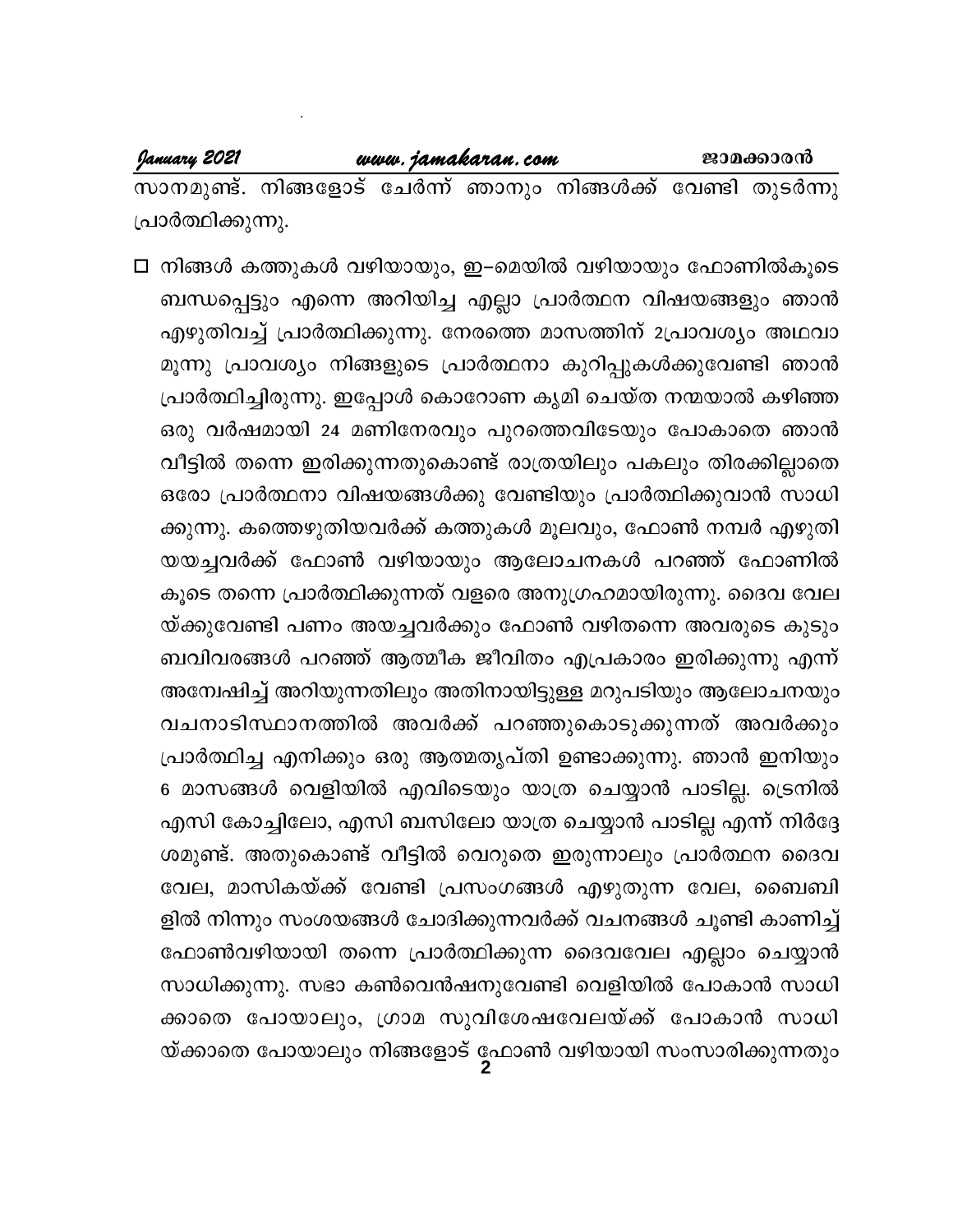#### www.jamakaran.com

January 2021

ജാമക്കാരൻ

പ്രാർത്ഥിക്കുന്നതും നേരത്തെ ചെയ്ത ദൈവവേലയിൽ എനിക്ക് കിട്ടിയ അതേ സംതൃപ്തി എനിക്ക് നല്കുന്നു. നിങ്ങളെ എല്ലാവരെയും നേരിട്ടു കാണാൻ എനിക്ക് ആഗ്രഹമുണ്ട്. വീടു സന്ദർശനത്തിനായി നിങ്ങളുടെ വീടുകളിൽ വരുവാനും എനിക്ക് ആഗ്രഹമുണ്ട്. ഈ കൊറോണാ കൃമി യുടെ കാലം അവസാനിക്കുമ്പോൾ ഞാൻ വരും. അതിന് എനിക്ക് ദൈവം ആയുസ്സും, അവസരവും നല്കുമാറാകട്ടെ.

 $\Box$  ഈ പുതിയ വർഷത്തിൽ നിങ്ങളുടെ കുടുംബത്തിൽ വലിയ ആത്മീയ സന്തോഷം ഉണ്ടാകുമാറാകട്ടെ. സങ്കീർത്തനക്കാരൻ കർത്താവേ നീ ഞങ്ങളെ ക്ലേശിപ്പിച്ച ദിവസങ്ങൾക്കും ഞങ്ങൾ അനർഥം അനുഭവിച്ച സംവത്സരങ്ങൾക്കും തക്കവണ്ണം ഞങ്ങളെ സന്തോഷിപ്പിക്കേണമേ (സങ്കി: 90:15) എന്ന് കേണപേക്ഷിക്കുന്നു. എന്റെ സ്നേഹം നിറഞ്ഞ വായ ക്കാരെ; നാം ഈ ലോകത്തിൽ ജീവിക്കുന്ന കാലമെല്ലാം പലവിധ പുതിയ പ്രശ്നങ്ങൾ വന്നുവന്നു പോകുന്നു. ഒരു കൊറോണ ബാധപോയാൽ അതേ കൊറോണാ മറ്റൊരു പുതിയ രൂപമെടുത്ത് മുമ്പുണ്ടായിരുന്നതി നെക്കാൾ ശക്തിയായി വ്യാപിച്ച് ജനങ്ങളെ വേദനിപ്പിക്കുന്നു. ഇങ്ങനെ യുള്ള സാഹചര്യത്തിൽ നാം മാനസാന്തരപ്പെട്ട് ഉപവസിച്ച് പ്രാർത്ഥിച്ച് ദൈവത്തിന്റെ മനസ്സലിവ് നേടിയെടുക്കണം.

## **ONLINE BANKING (NEFT)**

## Dr. M.G.E. PUSHPARAJ, SALEM - 636 005. INDIA

**STATE BANK OF INDIA (SALEM-1970)** 

| A/C No: 10764116842                              |  | SWIFT CODE - SBININBB637-10764116842<br>IFSC CODE - IFSC SBIN0001970 -10764116842 |  |
|--------------------------------------------------|--|-----------------------------------------------------------------------------------|--|
| <b>CANARA BANK - SALEM</b> (SURAMANGALAM BRANCH) |  |                                                                                   |  |
|                                                  |  | A/C No: 1219101013622. SWIFT CODE - CNRB0001219 -1219101013622.                   |  |

IFSC CODE - IFSC CNRB0001219-1219101013622.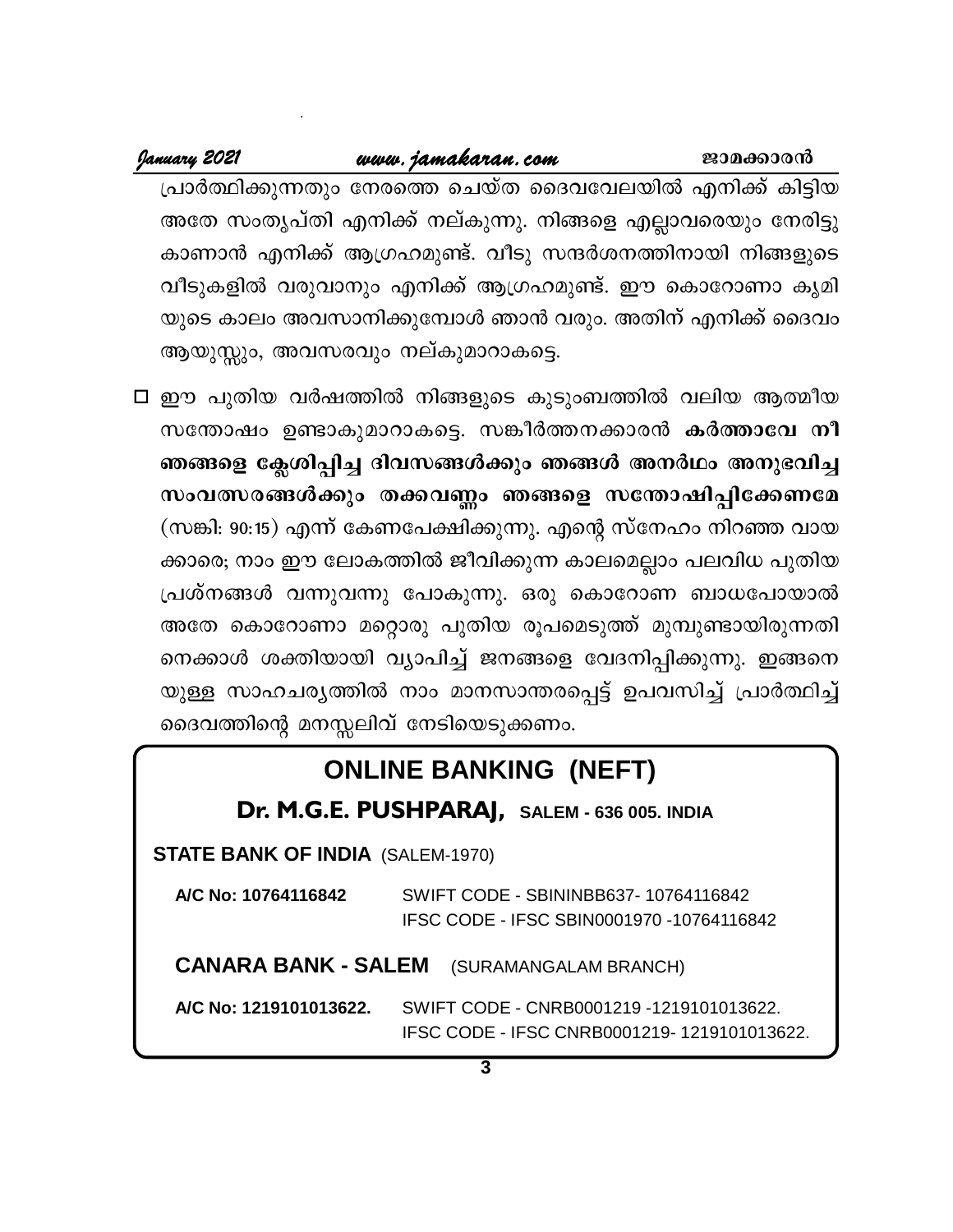

#### ചോദ്യം :-

സത്യം നിങ്ങളെ സ്വതന്ത്രരാക്കുകയും ചെയ്യും യോഹ:8:32. ഈ വാക്ക നുസരിച്ച് വചനം പറഞ്ഞ് ഞാൻ പ്രാർത്ഥിച്ചിട്ടും ഒരു മാറ്റവും ഉണ്ടായിട്ടി ല്ലല്ലോ?

#### മറുപടി :-

യോഹ:8:32-ാം വചനം നിങ്ങൾ വീണ്ടും വായിക്കണം അതിൽ ആദ്യത്തെ വാക്ക് സത്യം അറികയും അതിന് ശേഷമാണ് സത്യം നിങ്ങളെ സ്ഥതന്ത്രരാക്കുന്നത്. പക്ഷെ നിങ്ങൾ സത്യത്തെയും, വചനത്തെയും ശരി യായി മനസ്സിലാക്കാതെ, വചനത്തോട് അനുസരണം കാണിയ്ക്കാതെ, വിടു വിയ്ക്കണം എന്നുമാത്രം നിങ്ങൾ പറഞ്ഞാൽ തീർച്ചയായും നിങ്ങൾക്ക് മറു പടി ലഭിക്കുകയില്ല. ഒരു വാക്കിനെ മാത്രം മുറുകെ പിടിച്ചുകൊണ്ട് വചനം മുഴുവനും വായിച്ച് മനസിലാക്കാത്തതുകൊണ്ടാണ് നിങ്ങൾക്ക് മറുപടി ലഭി ക്കാതെ പോയത്. യാക്കോ:5:16–ൽ നിങ്ങളുടെ രോഗം സൗഖ്യമാകേണ്ടതിന് തമ്മിൽ പാപങ്ങളെ ഏറ്റു പറഞ്ഞ് ഒരുവനുവേണ്ടി ഒരുവൻ പ്രാർത്ഥിക്കാൻ തക്കവണ്ണം അവരോട് നിരപ്പാകേണം. ആ സഭക്കാർ രക്ഷിക്കപ്പെട്ടവർതന്നെ, സ്നാനമേറ്റവരാണ്. പക്ഷെ ഏതോ ചില പാപങ്ങൾ അവർ ഉപേക്ഷിച്ചില്ല. ആരോടോ ചില വർഷങ്ങൾ പിണക്കത്തോടെ ഇരുന്നതുകൊ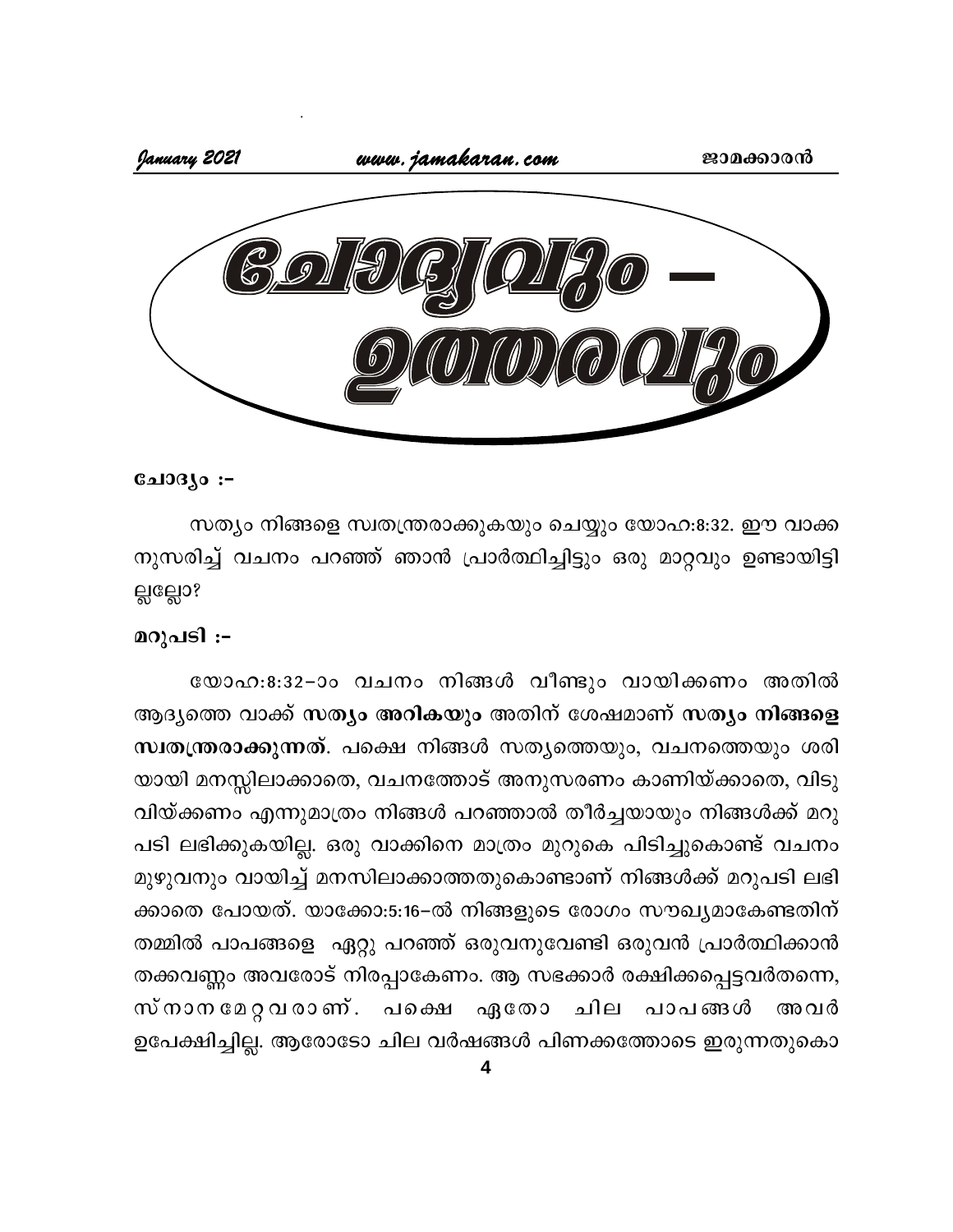January 2021 www.jamakaran.com ജാമക്കാരൻ ണ്ടാണ് അവർക്ക് വേണ്ടി പ്രാർത്ഥിക്കാൻ അവർക്ക് കഴിയാതിരുന്നത്. ദൈവ ത്തിന്റെ നിബ ന്ധ ന ക ളാ ണ് . ഇതൊക്കെ വചനത്തെ അനുസരിക്കാതിരുന്നാൽ സൗഖ്യം തീർച്ചയായും ലഭിക്കില്ല. സങ്കീ:107:20–ൽ <u>வாயமைவு</u> അവൻ തന്റെ അവനെ സൗഖൃ മാക്കി. വചനമാണ് പ്രധാനം. എന്റെ വചനത്തിന് മുമ്പിൽ വിറക്കുന്നവനെ ഞാൻ നോക്കും. യോഹ:15:7 എന്റെ വചനം നിങ്ങളിലും, നിങ്ങൾ എന്നിലും വസിച്ചാൽ നിങ്ങൾ യാചിക്കുന്നതൊക്കെയും നിങ്ങൾക്ക് ലഭിക്കും. ഇങ്ങനെ വേദപുസ്തകം പറയുന്ന നിബന്ധനകളെ മനസിലാക്കാതെ സത്യം നിങ്ങളെ വിടുവിക്കില്ല.

#### ചോദ്യം :-

എന്റെ ഭർത്താവ് മാർത്തോമാ സഭാ അംഗമാണ്. എന്റെ കുടുംബം CSI-യിൽ ചേർന്നവരാണ്. കല്യാണം കഴിഞ്ഞതിന് ശേഷം ഭർത്താവിനോട് കൂടെ മാർത്തോമാ സഭയിലാണ് ഞാൻ പോകുന്നത്. കഴിഞ്ഞ ചില മാസ ങ്ങൾക്കുമുമ്പ് മാർത്തോമാ സഭയുടെ പരമാദ്ധ്യക്ഷനായ മെത്രാപൊലീത്ത അവർകൾ മരിച്ചു. അദ്ദേഹത്തിന്റെ ശവസംസ്ക്കാരത്തെ ഞങ്ങൾ മൊബൈ ലിൽ കണ്ടു. മാർത്തോമാ സഭയുടെ ചടങ്ങനുസരിച്ച് ബിഷപ്പിനെ നാല്ക്കാ ലിയിൽ ഇരുത്തി കുഴിയിലിറക്കി. ഇതിന്റെ കാരണം എന്താണെന്ന് എന്റെ ഭർത്താവിനോട് ചോദിച്ചപ്പോൾ അദ്ദേഹത്തിന് അത് അറിയില്ല. അവരുടെ മാർത്തോമാ സഭയിലെ അച്ചനോട് ഞങ്ങൾ ചോദിച്ചു. ഇത് ഓർത്തഡോക്സ്സ് സഭക്കാരുടെ സമ്പ്രദായമാണ്. മാർത്തോമ സഭ ഓർത്തഡോക്സ്സ് സഭയിൽ നിന്നും പിരിഞ്ഞുവന്നപ്പോൾ ഈ ചടങ്ങുകളേയും സമ്പ്രദായങ്ങളേയും അതു പോലെതന്നെ മാർത്തോമസഭയും പിൻതുടർന്നു. അതിൽ ധൂപകുറ്റി വീശു ബിഷ പ്പു മാർ വിവാഹം ചെയ്യാത്തത് നിയമ ന്നത്. പഴയ കാലത്തിലെ പുരോഹിതൻമാരുടെ കുപ്പായം പോലെതന്നെ ഇവരും ഉടുത്തി തെറ്റില്ല ഇതെല്ലാം രി ക്കു ന്നത് ഉണ്ട്, ഇതിൽ എന്ന് അ ച്ചൻ മറുപടി പറഞ്ഞു. ഇതിനെ കുറിച്ച് ഡോക്ടറുടെ അഭിപ്രായം എന്താണ്?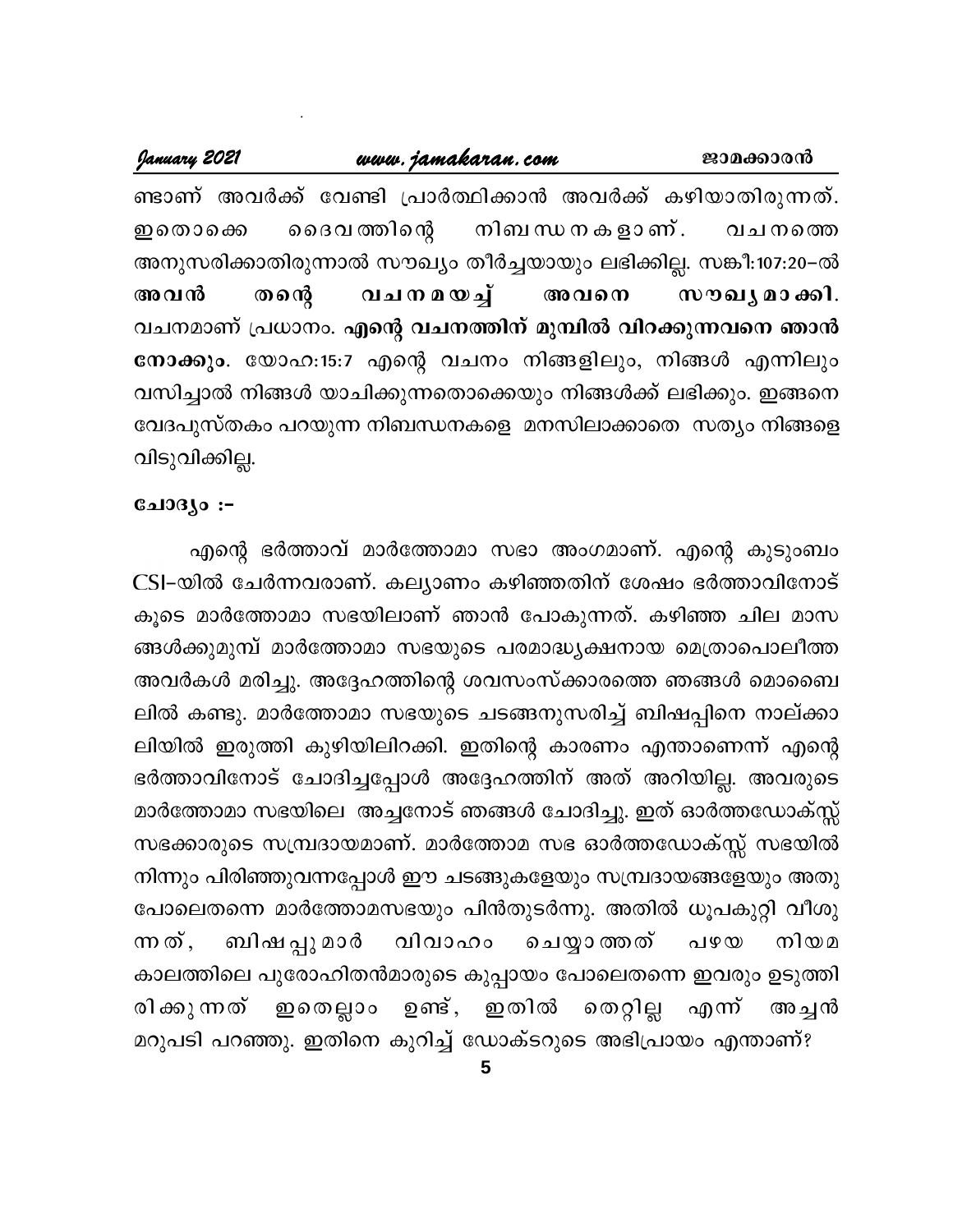## മറുപടി :-

തിരുമേനിയുടെ അടക്കത്തെക്കുറിച്ച് വേദവചന അടിസ്ഥാനത്തിൽ ആത്മീയ അർത്ഥം നിങ്ങൾ ചോദിക്കും എന്നുകരുതിയാണ് നിങ്ങളുടെ അച്ചൻ ശരിയായ അർത്ഥ മുള്ള മറു പടി കൊടു ക്കാൻ തുനിയാതിരുന്നത്. മാർത്തോമാസഭ ഇന്നും പഴയ നിയമ സഭയായിട്ടു തന്നെയാണിരിക്കുന്നത്. അവർ തങ്ങളുടെ പാരമ്പര്യത്തിൽ നിന്നും, സമ്പ്ര ദായത്തിൽ നിന്നും മാറി പുതിയ നിയമസഭാ ഉപദേശത്തിലേയ്ക്ക് കടന്നുവ രാൻ ഇഷ്ടപ്പെടുന്നില്ല. പൊതുവായി മാർത്തോമാ അച്ചന്മാർ ബൈബിൾ പഠിക്കു മ്പോൾ കോളേ ജിൽ ഇതു പോലെ യുള്ള തന്നെ ചടങ്ങുകൾ, സമ്പ്രദായങ്ങൾ ഇവയെക്കുറിച്ച് തമ്മിൽ തമ്മിൽ സംസാരിച്ചിരിക്കും. തിരുമേനിമാരെ നാല്ക്കാലിയിൽ വച്ച് കുഴിയിലിറക്കു ന്നതിനെക്കുറിച്ചും അവർ സംഭാഷണം നടത്തിയിരിക്കും. ഇതിൽ രക്ഷിക്ക പ്പെട്ട അച്ചന്മാർ പുതിയ നിയമത്തിലില്ലാത്ത ചടങ്ങാണ് ഇത്, ആവശ്യമില്ലാത്ത



സമ്പ്രദായമാണ് എന്ന് മനസ്സിലാ യാലും ഇതിൽ നിന്ന് വെളിയിൽ വരാൻ കഴിയാതെ കഷ്ടപ്പെടുന്നു. പക്ഷെ മാർത്തോമ സഭയിൽ രക്ഷി ക്കപ്പെട്ട ധാരാളം കുടുംബങ്ങളെ എനിക്കറിയാം. അവർ മാർത്തോമാ സഭയെ വിട്ടുമാറാതെയും ഇങ്ങനെ അന്ധ വി ശ്വസ ങ്ങളെ യുള്ള ൈകെ കൊള്ളാതെയും ഇങ്ങനെയുള്ള ആരാധനകളിൽ പങ്കെടുക്കാതെയും തങ്ങളുടെ ആത്മാവിനെ സൂക്ഷിച്ചുകൊണ്ട് വചന അടിസ്ഥാനത്തിൽ സാക്ഷ്യ ത്തോടെ ജീവിക്കുന്നു. അവരിൽ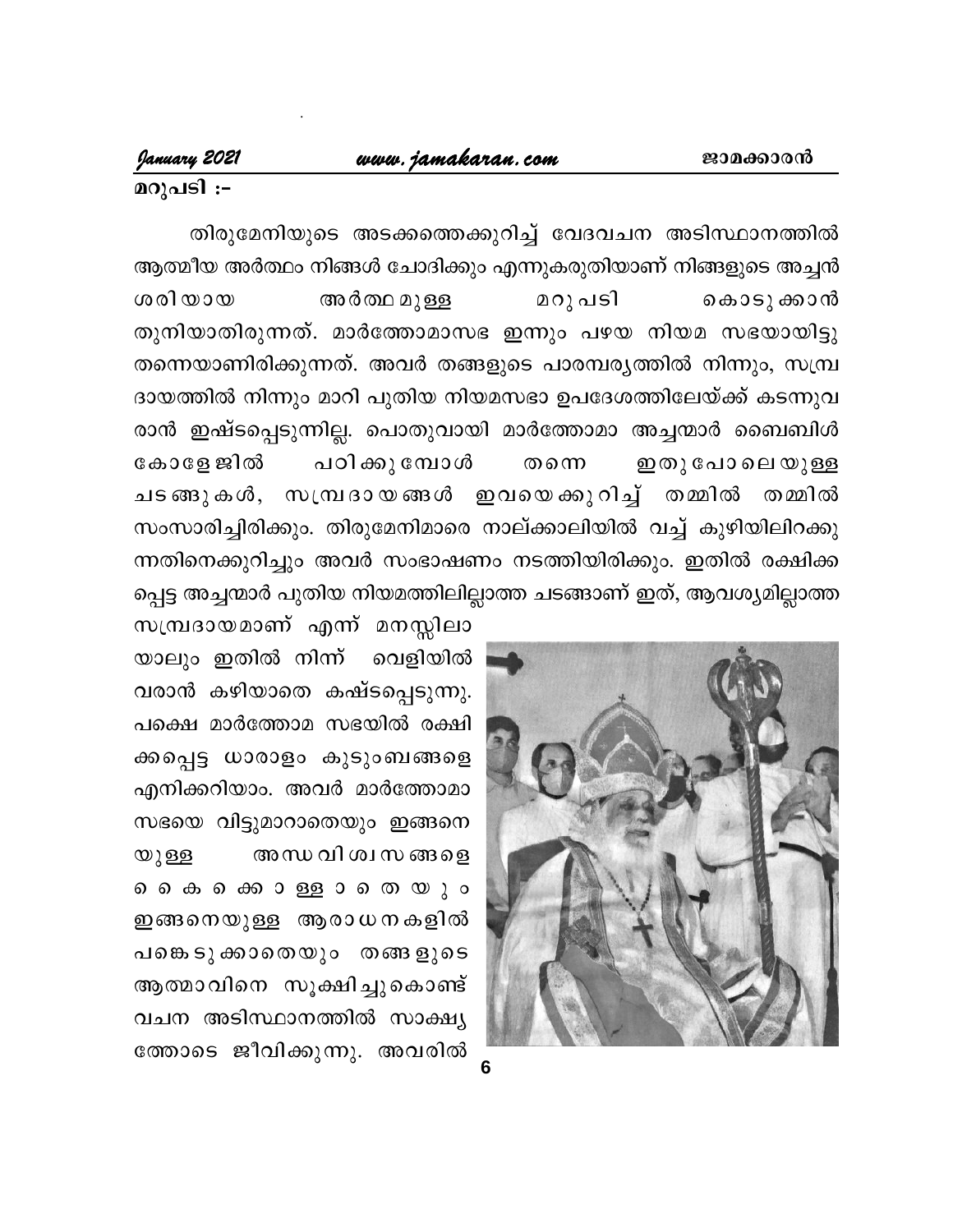ചെയ്തു വീട്ടു പ്രാർത്ഥനാകുട്ടങ്ങളെ നടത്തിജീവിക്കുന്നു. അങ്ങനെയുള്ള കുടുംബത്തിൽ നിന്നാണ് ഈ ചോദ്യത്തെ ജാമക്കാരനോട് ചോദിച്ച് എഴു തിയിരിക്കുന്നത്.

മാർത്തോമാ സഭാ ബിഷപ്പ് മരിച്ചുപോയാൽ ശവത്തെ കിടത്താതെയും ശവപെട്ടിയിൽ വയ്ക്കാതെയും ചിത്രത്തിൽ കാണു ന്നതു പോലെ നാല്ക്കാലിയിലിരുത്തി കുഴിയിൽ ഇറക്കുന്നു.

□ ഇങ്ങനെയുള്ള ചടങ്ങുകൾ ബാബിലോണ്യ രാജ്യങ്ങളിൽ ഉണ്ട്. രാജാക്ക ന്മാർ മരിച്ചുപോയാൽ അവരെ ഇരുത്തി കുഴിയിൽ മാത്രമേ വെയ്ക്കാറു ള്ളു. മിസ്രയീമിലും (ഈജിപ്റ്റ്) ഈ സമ്പ്രദായം ഉണ്ടായിരുന്നു. അതു മരിച്ച വർക്ക് ഇഷ് ട മാ യി രൂന്നോ മാത്രമല്ല. എന്തെല്ലാം ആ സാധനങ്ങളേയും ശവത്തോടുകൂടെ വച്ച് അടക്കം ചെയ്യുന്നു. നമ്മുടെ ഇന്ത്യ യിൽ ദ്രാവിഡ ആദിവാസികളുടെ ற ஒத ഇട യിലും ഇങ്ങനെയുള്ള ചടങ്ങുകൾ ഉണ്ട്. നമ്മുടെ ഇന്ത്യയിൽ അസ്സാം, അരുണാചൽപ്രദേശ് തുടങ്ങിയ സ്ഥലങ്ങളിലുള്ള ആദിവാസികൾ തങ്ങ ളുടെ ഗോത്ര തലവന്മാർ മരിച്ചുപോയാൽ ഇരുത്തിയാണ് അടക്കം ചെയ്യു ന്നത്. ഇതാണ് (മൂഢ ഭക്തി) അന്ധവിശ്വാസം എന്നു പറയുന്നത്.

## മൂഢ ഭക്തി (അന്ധവിശ്വാസം)

ഇന്ത്യയിൽ നീലഗിരിക്കാടുകളിൽ (വനം) ജീവിക്കുന്ന **ബഢുഗാസ്,** മുതുവാസ് ഇങ്ങനെയുള്ള ആദിവാസികൾ വർഷത്തിൽ ഒരുപ്രാവശ്യം അവ രുടെ ഗോത്ര തലവന്മാരുടെ അടുക്കൽ അനുഗ്രഹം വാങ്ങാൻ വരും. ആ തലവൻ ഉയരമുള്ള സ്ഥലത്ത് ഇരുന്നുകൊണ്ട് തന്റെ വലതുകാൽ ജനങ്ങ ളുടെ തലമേൽ വച്ച് അനുഗ്രഹിക്കും. വർഷത്തിൽ ഒരുപ്രാവശ്യം നടക്കുന്ന ഈ സമ്പ്രദായം ഇപ്പോഴും തുടരുന്നുണ്ട്.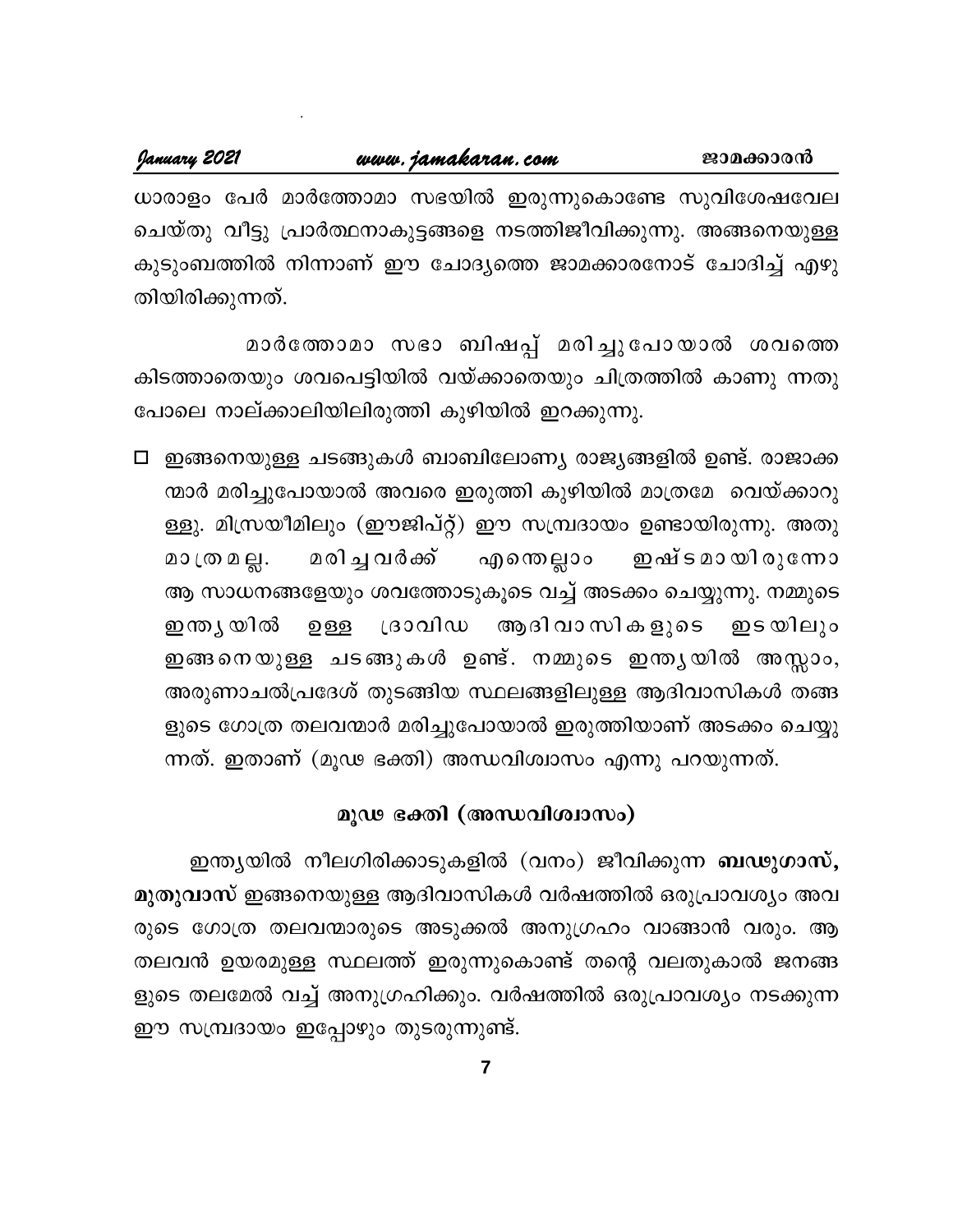#### ജാമക്കാരൻ

## www.jamakaran.com

## January 2021

മാർത്തോമാ സഭാ ബിഷപ്പുമാരും ആദിവാസികളെപോലെ തന്നെ ആദ്യ കാലത്തുള്ള ബാബിലോണ്യ നേതാക്കളെപോലെ പാരമ്പര്യ സംസ്ക്കാര ചട ങ്ങുകളെ വിടാതെ മുറുകെ പിടിച്ചുകൊണ്ട് മൂഢഭക്തി വിടാതെ ക്രിസ്ത്യാനി എന്നുള്ള പേരും വച്ചുകൊണ്ട് ഇങ്ങനെയുള്ള സമ്പ്രദായ ചടങ്ങുകളെ ചെയ്യു കയാണെങ്കിൽ ആ ചടങ്ങുകൾ ക്രിസ്തുവിന്റെ മനസ്സിനെ എത്രയധികം വേദ നിപ്പിക്കും. ഈ വേദ വചനങ്ങളെ അറിയുന്ന ഇവർ ഇത് തുടരുന്നത് തന്നെ മനോവേദനയുണ്ടാക്കുന്നു. ഇതിന്റെ പേരാണ് മൂഢഭക്തി (അന്ധവിശ്വാസം).

ഇന്ത്യയിൽ ഹൈന്ദവ മതത്തിലുള്ളവർ ആരാധിക്കുന്ന ദൈവങ്ങളുടെ പ്രതിമയെ കാണുമ്പോൾ അവർ എത്ര പഠിച്ചവരാണെങ്കിലും അതിനെക്കു റിച്ച് ചോദ്യവും, സംശയവും ഉണ്ടാകില്ല. ആ വിഗ്രഹത്തിന്റെ രൂപങ്ങൾ കാണു മ്പോൾ തന്നെ അവരുടെ കുഞ്ഞുങ്ങൾ പോലും ഭയന്ന് ക്ഷേത്രത്തിനുള്ളിൽ ് ഇതിനെക്കുറിച്ച് കുഞ്ഞുങ്ങൾ എന്തെങ്കിലും പ്രവേശിക്കാൻ മടിക്കുന്നു. ചോദിച്ചാൽ അത് ദൈവത്തിന് നിരക്കാത്ത കുറ്റമാണെന്ന് ഒരു ഡോക്ടർ പറഞ്ഞത് ഞാൻ കേട്ടു. പഠിപ്പും, വിജ്ഞാനവും മുന്നേറിയ ഈ കാലഘട്ട ത്തിൽ വലിയ പഠിത്തമുളള ഇവരെല്ലാം താൻ ആരാധിക്കുന്ന സംസാരിക്കാത്ത ആ വിഗ്രഹം ദൈവമെന്ന് വിശ്വസിക്കുമ്പോൾ ജീവനുള്ള ദൈവം, സംസാരി ക്കുന്ന ദൈവം, കാണുന്ന ദൈവം, ഉള്ളത്തെയും ചിന്തകളെയും അറിയുന്ന നമ്മുടെ യേശു ദൈവത്തെ ആരാധിക്കുന്ന മാർത്തോമാ സഭയെ പോലുള്ള ക്രിസ്തീയ സഭകളുടെ ബിഷപ്പുമാർ, അച്ചന്മാർ, മണ്ഡല കമ്മറ്റി യിലുള്ള ഒരാളെങ്കിലും ഇങ്ങനെയുള്ള ശവസംസ്ക്കാരം അന്ധവിശ്വസം എന്നും, നമ്മുടെ കർത്താവ് അതു വെറുക്കുന്നു എന്നും ഇത് വേദപുസ്തക ത്തിലില്ലാത്ത ജാതികളുടെ ചടങ്ങ് എന്നും തോന്നിയില്ലല്ലോ! ഇതിനെക്കു റിച്ച് ചിന്തിക്കാൻ പോലും ഇവർക്ക് കഴിഞ്ഞില്ലല്ലോ!

ഈ സഭക്കാരുടെ പിൻവരുന്ന സന്തതികളും, കമ്പ്യൂട്ടർ യുഗത്തിൽ ജീവി ക്കുന്ന ഇതിനെക്കുറിച്ച് ചോദിച്ചാൽ നമ്മുടെ മക്കളും എന്തുമറുപടി പറയും? ഞാൻ മാർത്തോമാ സഭയിലുള്ള ജനങ്ങളെ അപമാ

8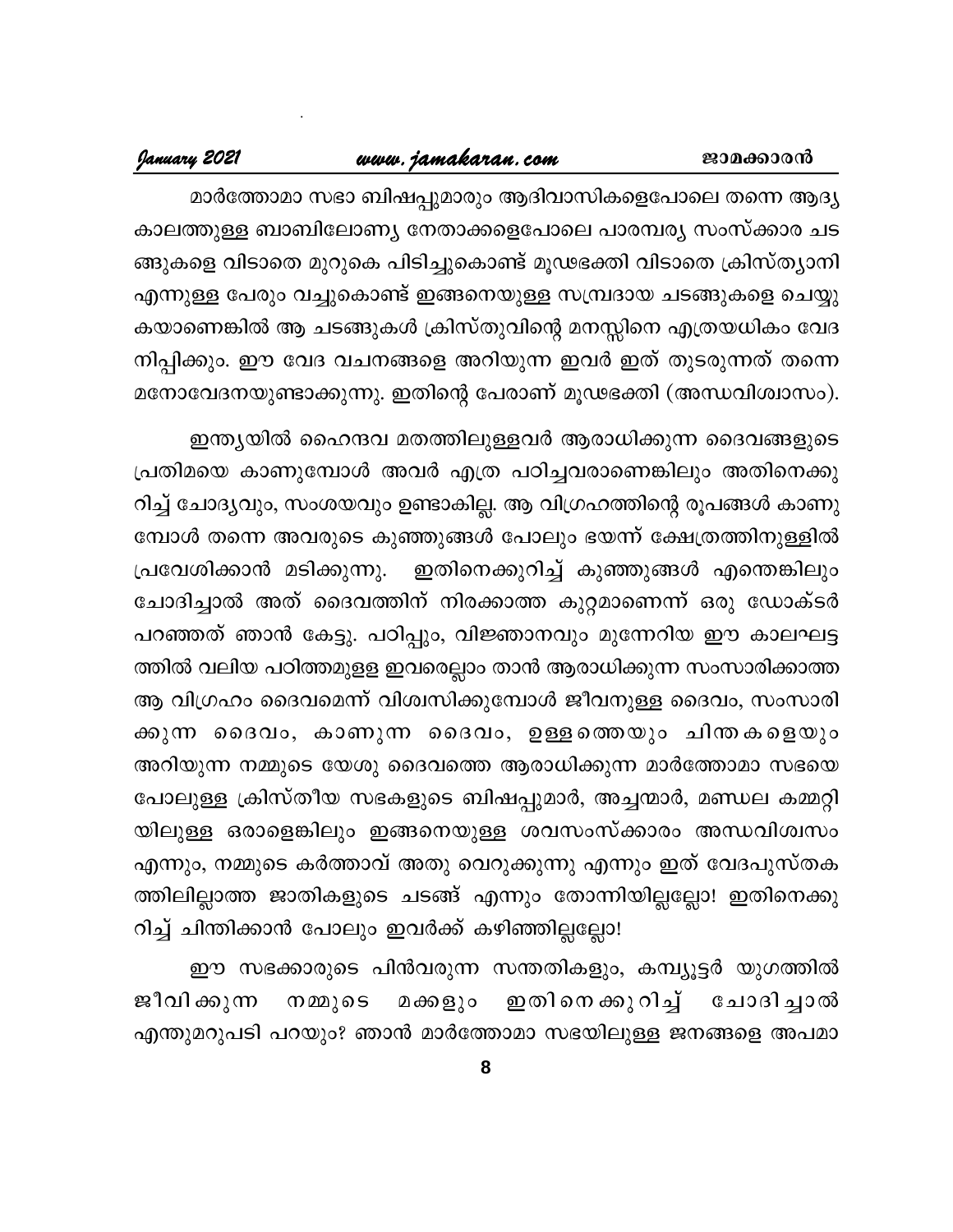| January 2021 | www.jamakaran.com | ജാമക്കാരൻ                                                    |
|--------------|-------------------|--------------------------------------------------------------|
|              |                   | നപ്പെടുത്താനല്ല ഇത് എഴുതിയത്. മാർട്ടിൻ ലൂഥറിന്റെ വഴിയിൽ വന്ന |
|              |                   | ക്രിസ്ത്യാനിയാണ് ഞാൻ എന്ന് ഇവരെകൊണ്ട് പറയാൻ                  |
| കഴിയുമോ?     |                   |                                                              |

ഈ സഭാവിശ്വാസികൾ സുവിശേഷ വേല ചെയ്ത് ക്രിസ്തുവിനെ സ്വീകരിച്ച മക്കൾ ആരാധിക്കുവാൻ ഏത് സഭക്ക് അയക്കും? തങ്ങളുടെ കൂട്ടി കൊണ്ട് മാർത്തോമാ സഭക്ക് അവരെ പോകാൻ സാധിക്കുമോ? മാർത്തോമാ സഭക്കാർ ദയവായി ഇതിനെക്കുറിച്ച് ചിന്തിക്കണം. നമ്മുടെ കർത്താവ് ന്യായവിധി ദിവസങ്ങളിൽ കണക്ക് ചോദി ക്കും. അപ്പോൾ എന്തു മറുപടി പറയും?

□ തമിഴ് നാട്ടുക്കാരനായ ഡോക്ടർ പുഷ്പരാജ് ആയ എന്നെ 1966–ാം വർഷം കേരളത്തിലുള്ള ജനങ്ങളുടെ ഇടയിൽ പരിചയപ്പെടുത്തിയത് മാർത്തോമാ സഭയാണ്. തോമസ് തിരുമേനിയാണ് എന്റെ പ്രസംഗ കാസറ്റ് പല അച്ച ന്മാരുടെ കൈയ്യിൽ ഏല്പിച്ച് ഇതിൽ പ്രസംഗിക്കുന്ന ഡോക്ടറെ നിങ്ങൾ കൺവെഷനിലേക്ക് ക്ഷണിക്കണം എന്ന് പറഞ്ഞ തിരുമേനി അവർകൾക്ക് ഞാൻ ഇപ്പോഴും നന്ദിയുള്ളവനായിരിക്കുന്നു. കേരളത്തിൽ ഞാൻ പോകാത്ത സ്ഥലമില്ല. പ്രസംഗിക്കാത്ത സ്ഥലമില്ല. ഇന്ത്യയിലും, വിദേ ശത്തും എല്ലാ മലയാളികളും എന്നെ ഉപയോഗിക്കാൻ തുടങ്ങി. അതു കൊണ്ടാണ് ഞാൻ മാർത്തോമ സഭയിലെ വിശ്വാസികൾക്ക് നന്ദിയുള്ളവ നായി ഇതിനെക്കുറിച്ച് എഴുതുന്നത്. മാർത്തോമാ സഭാ വിശ്വാസികളെ ശരിയായിട്ടുള്ള വചനത്തിലേക്ക് വഴി നടത്തുവാനും അവർക്ക് ആവശ്യ മായ ആലോചന പറയാനും എനിയ്ക്ക് അവകാശമുണ്ട്. അതുകൊണ്ട് ഇന്നുവരെ മാർത്തോമാ സഭാ വിശ്വാസികൾ എനിക്കുവേണ്ടി പ്രാർത്ഥി ക്കുന്നു. എന്റെ ദൈവവേലയെ പണ സഹായത്താൽ തുടർന്ന് താങ്ങി വരുന്നു. ഇങ്ങനെയുള്ള നല്ല സഭ മൂഢഭക്തിയിൽ നിന്നും മാറി ശരിയായ വിശ്വാസത്തിലേയ്ക്ക് വരണം എന്നുള്ള ആഗ്രഹത്തിലാണ് കൂടെക്കൂടെ ജാമക്കാരൻ മാസിക വഴിയായി എഴുതുന്നത്. ബിഷപ്പുമാരുടെ ശവസം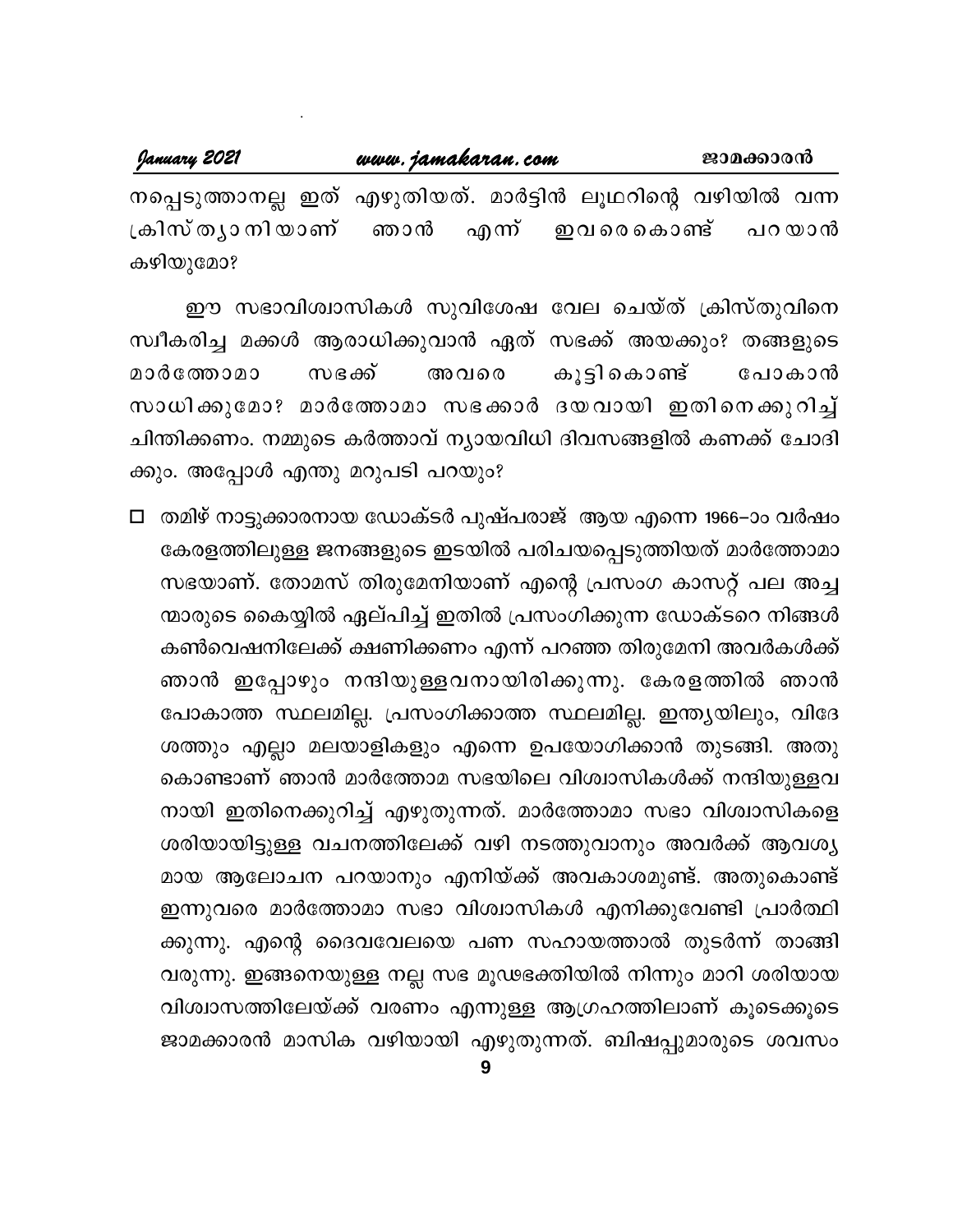| uvw. jamakaran.com |                                                     |  | ജാമക്കാരന് |  |  |
|--------------------|-----------------------------------------------------|--|------------|--|--|
|                    | $\sim 0.002$ $\sim 1.002$ $\sim 0.002$ $\sim 0.000$ |  |            |  |  |

സ്ക്കാരത്തിൽ നല്ക്കാലിയിൽ ഇരുത്തി അടക്കം ചെയ്യുന്ന അർത്ഥമി ല്ലാത്ത ചടങ്ങുകൾ നീക്കുവാൻ നിങ്ങൾ തന്നെ തീരുമാനം എടുക്കണം.

□ വേദവചന പ്രകാരം വലിയ തിരമേനിയെയോ ചെറിയ ബിഷപ്പുമാരെയോ നാല്ക്കാലിയിൽ വച്ച് അടക്കം ചെയ്താലും കിടത്തി അടക്കം ചെയ്താ ലും, അടക്കം ചെയ്ത കുഴിയിൽ ഉപ്പിട്ടാലും ഉപ്പിട്ടില്ലെങ്കിലും ഇവർ മാന സാന്തരപ്പെടാതെ, യേശുവിന്റെ രക്തം കൊണ്ട് കഴുകപ്പെടാതെ, രക്ഷി യ്ക്കപ്പെടാതെ മരിച്ചുപോയാൽ ഇവരെ നിങ്ങൾ ഏതു വിധത്തിൽ അടക്കം ചെയ്താലും ഇവരാരും സ്വർഗ്ഗത്തിൽ പോകില്ല എന്ന് നിങ്ങൾ മനസ്സിലാ ക്കണം.

ഒരുവൻ വീണ്ടും ജനിക്കാതിരുന്നാൽ അവൻ ദൈവരാജ്യത്തിൽ പ്രവേശിക്കയില്ല എന്ന് യോഹ:3:3–ൽ യേശുക്രിസ്തു പറഞ്ഞിരിക്കുന്നു.

വൃർത്ഥവും, പിതൃപാരമ്പര്യവുമായുള്ള നിങ്ങളുടെ നടപ്പിൽ നിന്ന് നിങ്ങളെ വീണ്ടെടുത്തിരിക്കുന്നത് പൊന്ന്, വെള്ളി മുതലായ അഴിഞ്ഞു പോകുന്ന വസ്തുക്കളെ കൊണ്ടല്ല ക്രിസ്തു എന്ന നിർദോ ഷവും, നിഷ്ക്ക ളങ്കവുമായ കുഞ്ഞാടിന്റെ വിലയേറിയ രക്തം കൊണ്ടത്രെ (പത്രോ :1:18,19) എന്ന് എഴുതിയിരിക്കുന്നു.

മാർട്ടിൻ ലൂഥറിന്റെ കാലത്തുണ്ടായ ആത്മീയ വിപ്ലവം മാർത്തോമാ സഭ യിൽ വീണ്ടും ഉണ്ടാ യാൽ ഇങ്ങനെ **200002** ആവശ്യമില്ലാത്ത ചടങ്ങാചരങ്ങൾ, മൂഢഭക്തികൾ മാറി സഭയിൽ വലിയ ആത്മീയ മാറ്റം ഉണ്ടാനും സഭാജനങ്ങളും, തിരുമേനിമാരും, അച്ചൻമാരും ക്രിസ്തുവിന്റെവരവിനായി തങ്ങളെ തന്നെ ഒരുക്കാൻ സാധിക്കും.

വിപ്ലവം ആത്മീയ മാർത്തോ മാ സ ഭ യിൽ ഇങ്ങ നെ യുള്ള ഉണ്ടാകാതെ എത്ര വർഷങ്ങൾ മാരമൺ കൺവെൻഷൻ തുടർന്ന് നടത്തിയാലും എത്ര വലിയ പ്രാസംഗികന്മാരെ പ്രസംഗിയ്ക്കാൻ ഏർപ്പാട് ചെയ്താലും യേശുക്രിസ്തുവിന്റെ രണ്ടാം വരവിൽ ഇവരെല്ലാം കൈവിട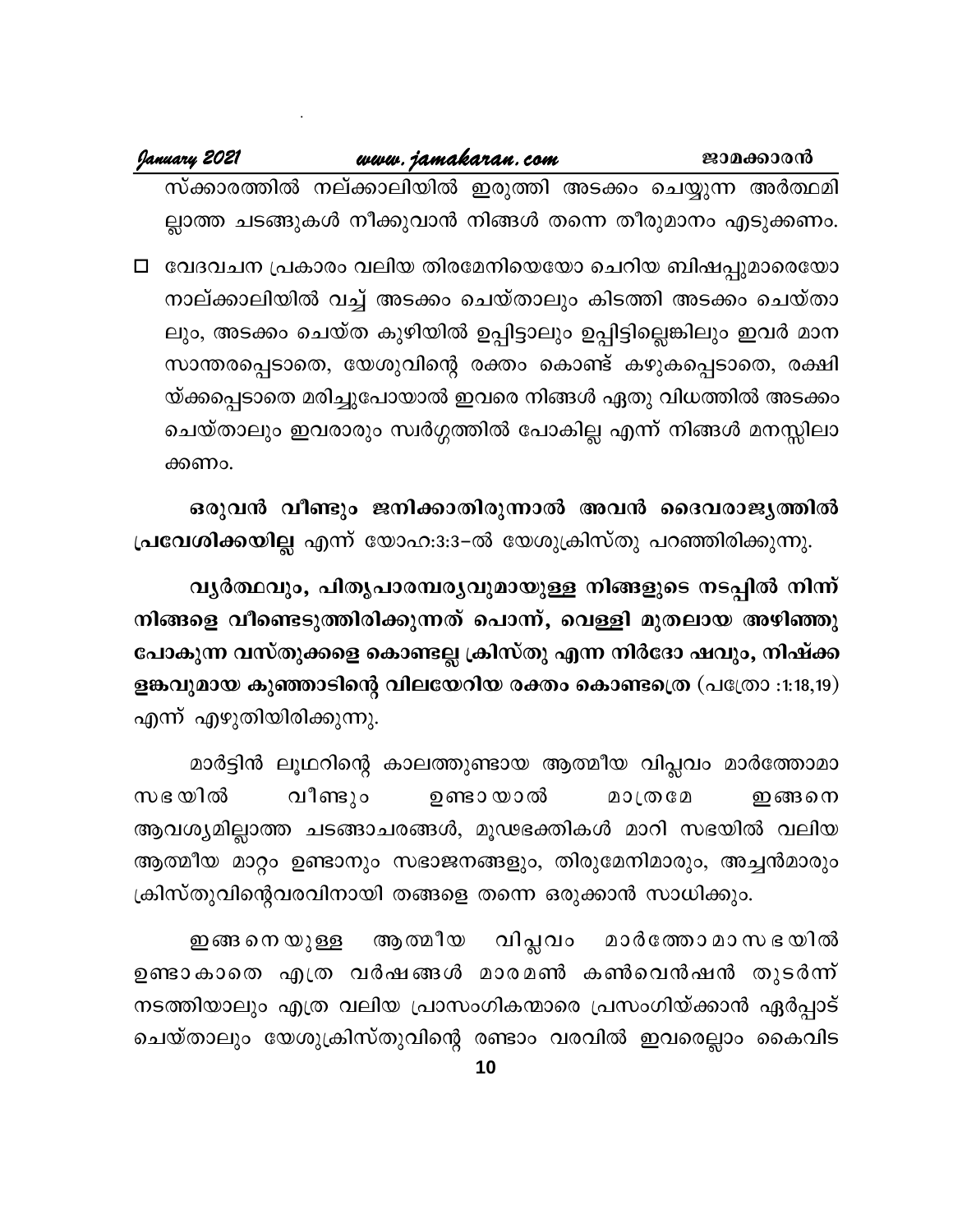#### January 2021 www.jamakaran.com ജാമക്കാരൻ പ്പെടും. മാർത്തോമാ സഭാ ജനങ്ങൾ തങ്ങളുടെ പ്രാർത്ഥനാ യോഗങ്ങളിൽ കൂടി പ്രാർത്ഥിച്ച് ഇങ്ങനെയുള്ള മാറ്റങ്ങൾ സഭയിലെ തിരുമേനിമാരുടെ ഇട യിലും, അച്ചന്മാരുടെ ഇടയിലും, മണ്ഡലത്തിലും ഉണ്ടാകണമെന്ന് പ്രാർത്ഥി ക്കാൻ ആരംഭിക്കണം. ദൈവം മാർത്തോമാ സഭയേയും വിശ്വാസികളേയും അനുഗ്രഹിക്കുമാറാകട്ടെ.

യേശുവിളിക്കുന്നു എന്ന സ്ഥാപനത്തിന്റെ ഡയറക്റ്ററായ ഡോ. പോൾ ദിനകരന്റെ വീട്ടിൽ ഇൻകം ടാക്സ് അധികാരികളും, വിദേശ പണങ്ങളെ കൈകാര്യം ചെയ്യുന്ന അധികാരികളും പരിശോധന നടത്തി 5 കിലോ സ്വർണ്ണം, കണക്കിൽപെടാത്ത 126 കോടി രൂപയും പിടിച്ചെടുത്തു.

#### **பോദ്യം :-**

യേശു വിളിക്കുന്നു എന്ന സ്ഥാപനത്തിന്റെ നേതാവായ പോൾദിനകരന്റെ ദൈവവേലയിൽ വലിയ വീഴ്ചയുണ്ടായി. രാഷ്ട്രീയക്കാ



**Bro. Paul Dhinakaran** 

രുടെ വീട്ടിൽ നടക്കുന്ന അടിയന്തര റെയ്ഡ് പോലെ ഇദ്ദേഹത്തിന്റെ വീട്ടിലും നടത്തപ്പെട്ടു. അതിൽ 125 കോടിയും കൈപറ്റി 5 കിലോ സ്വർണ്ണം കണ്ടുപി ടിയ്ക്കപ്പെട്ടതായി വാർത്ത കൾ തീയായി ടിവിയിലും,



Bro. D.G.S. Dhinakaran

ദിനപത്രത്തിലും വിദേശ ടിവി ചാനലുകളിലും ഓരോ ദിവസവും പ്രധാന വാർത്തയായി വന്നുകൊണ്ടിരിക്കുന്നു. ധാരാളം പണം ദൈവവേലയ്ക്ക് വേണ്ടി ഞങ്ങളെപോലുള്ള വ്യാപാരികൾ വാരികൊടുത്തിരുന്നു. എന്നാൽ വന്ന വാർത്തകൾ ഞങ്ങളിൽ വളരെ ഞെട്ടലുണ്ടാക്കി. ഇന്ത്യയിലുള്ള ലക്ഷ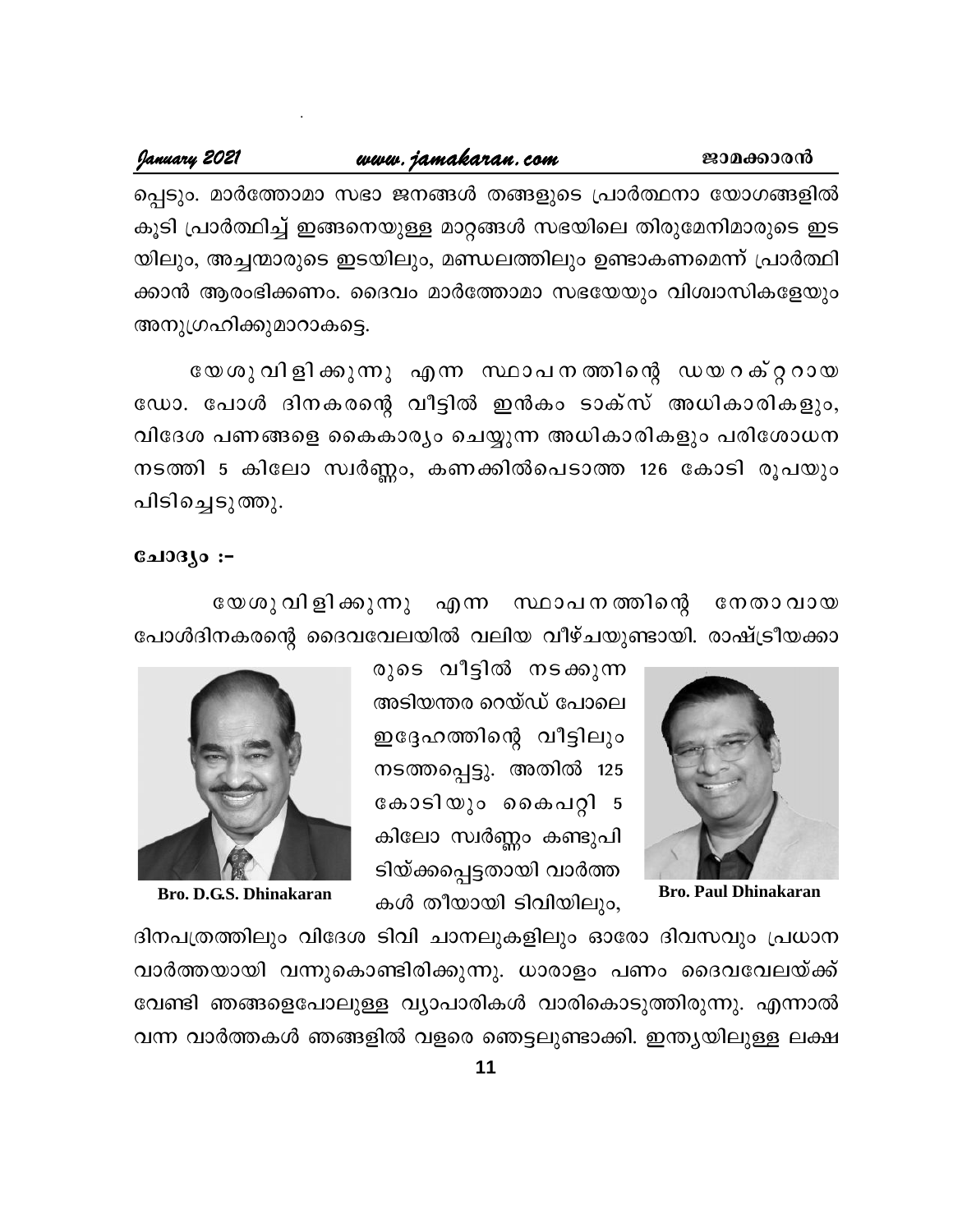#### www.jamakaran.com

January 2021

ക്കണക്കായിട്ടുള്ള ജനങ്ങളെ ക്രിസ്തുവിലേയ്ക്ക് വഴി നടത്തിയ ദൈവദാ സനായ സഹോദരൻ DGS ദിനകരന്റെ കുടുംബത്തിന് ഇങ്ങനെ ഒരു അപ മാനം സംഭവിക്കാൻ ദൈവം എന്തിനാണ് അനുവദിച്ചത്? ഡോ. പോൾ ദിന കരന്റെ പിതാവ് DGS ദിനകരൻ ഉണ്ടായിരുന്നാൽ ഇങ്ങനെ ഒരു വലിയ അപ മാനം സംഭവിക്കുമായിരുന്നോ? ഇതുപോലെയുള്ള ചോദ്യങ്ങൾ ചോദിച്ച് ധാരാളം പേർ എനിക്ക് കത്തുകൾ എഴുതികൊണ്ടിരിക്കുന്നു.

ഉത്തരം :-

യേശുവിളിക്കുന്നു എന്ന സ്ഥാപനത്തിന് സംഭവിച്ച றை പണവെട്ടിപ്പ് അപമാനത്തിന് ആരംഭകാരണം തന്നെ സഹോ:

> DGS ദിനകരൻ ആണ്. ഈ വിവരം വായനക്കാർക്ക് അറി യണമെങ്കിൽ സഹോ: ദിന കരന്റെ ആരംഭകഥ അറി ഞ്ഞാൽ മാത്രമേ സാധ്യമാ കൂ. സഹോ:ദിനകരന്റെ ദൈവവേലയുടെ ആരംഭം മുതൽ തന്നെ അദേഹത്തോട് കൂടുതൽ സൗഹൃ ദ ത്തിൽ **ഇരുന്ന** എനിക്ക് മാത്രമേ അദ്ദേഹ ത്തിന്റെ വേലയുടെ ആഴമായ വിവരങ്ങൾ അറിയുകയുള്ളു. ഞ ങ്ങൾ രണ്ടു പേരും

ജാമക്കാരൻ



ഒന്നായി ചിലവർഷങ്ങൾ ദൈവവേല ചെയ്തു. ഒരേ മുറിയിൽ കിടന്നുറങ്ങി. തമിഴ്നാട് ഗവൺമെന്റ് ബസ്സിൽ യാത്ര ചെയ്തു പല സ്ഥലങ്ങളിൽ വേല ചെയ്തവരാണ്.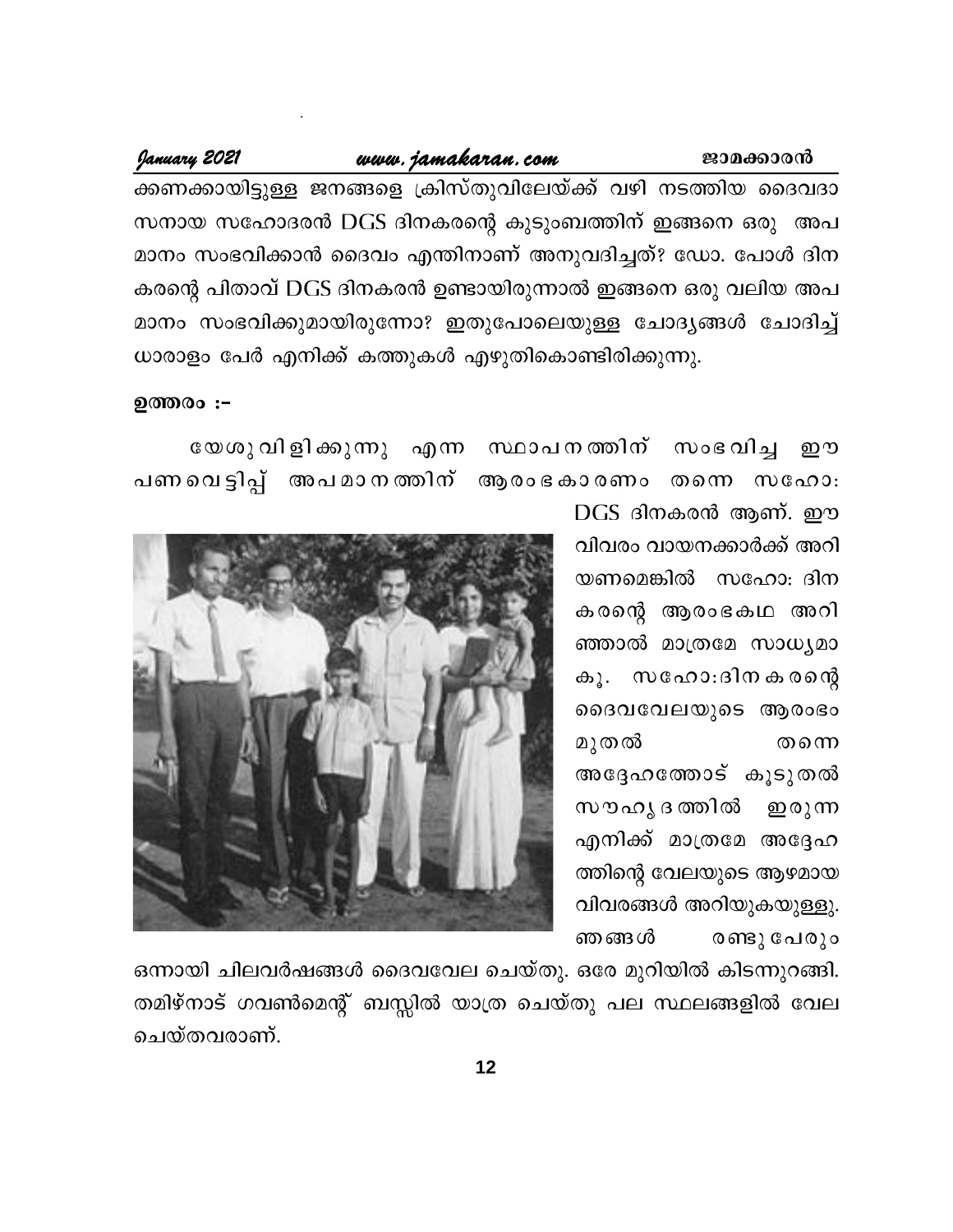അദ്ദേഹത്തിന്റെ ആദ്യകാല പ്രാർത്ഥന ജീവിതം വചനധ്യാനം അദ്ദേ ഹത്തിന്റെ യഥാർത്ഥ ദൈവവേലയെ കുറിച്ച് അറിഞ്ഞവനും ഞാൻ തന്നെ യാണ്. അതുപോലെ തന്നെ അദ്ദേഹം ദൈവ വഴിയിൽ നിന്നും മാറി പിശാ ചിന്റെ വലയിൽ വീണുപോയതും വളരെ വൃക്തമായി അറിഞ്ഞവനും ഞാൻ തന്നെയാണ്. സഹോദരൻ അവർകൾ യേശുവിനോട് സംസാരിക്കുന്ന ദൈവ ദാസൻ എന്നുള്ള മര്യാദകാരണം അദ്ദേഹത്തിന്റെ വഴിതെറ്റിയ ദൈവവേലയെ കുറിച്ചുള്ള വിവരങ്ങളെ ആരും ചൂണ്ടികാണിയ്ക്കാൻ ധൈര്യപ്പെട്ടില്ല.

## സഹോ. DGS ദിനകരൻ പറഞ്ഞ ആദ്യത്തെ കള്ളം

കള്ളം പറയുന്നതിന് മുമ്പ് ഇദ്ദേഹം ചെയ്ത ദൈവവേല വളരെ ശക്തി യഥാർത്ഥത്തിലുള്ള ദൈവവേലയും ആയിരുന്നു. യുള്ള തും, അദ്ദേഹത്തിന്റെ പ്രസംഗത്താൽ തൊടപ്പെട്ടവർ ധാരളം പേരുണ്ട്. ആശ്വാസം ലഭിച്ചവരും ധാരളം പേർ. ആദ്ദേഹത്തിന്റെ മകൻ പോൾ ദിനകരൻ ജനിച്ചു വളരുമ്പോഴാണ് ദിനകരന്റെ ചിന്തകൾ തന്റെ മകനുവേണ്ടി മാറി പോയത്. അദ്ദേഹത്തിന്റെ ദൈവവേലയുടെ പദ്ധതികൾ പോലും മാറിപോയി. അങ്ങ നെയുള്ള സമയത്താണ്. അദ്ദേഹത്തിന്റെ ജീവിതത്തിൽ ആദ്യമായി അമേരി ക്കയിൽ പോകാനുള്ള ഒരു അവസരം കൈ വന്നത്. അപ്പോൾ അദ്ദേഹത്തിന്റെ യാത്രയിൽ പരീക്ഷകനും (പിശാച്) കൂടെ യാത്ര ചെയ്തു.

റോബർട്ട് എന്നു പറയപ്പെടുന്ന അമേ രി ക്ക യിൽ ഓറൽ രോഗ ശാന്തിവരമുള്ള ദൈവവേലക്കാരൻ നിർമ്മിച്ച കോളേജും, യൂണിവേഴ്സിറ്റിയും കാണാൻ അവസരം ലഭിച്ചു. ആ സമയത്താണ് സഹോ: DGS ദിനകരന്റെ ഉള്ളിൽ പിശാച് പ്രവേശിച്ചത്. അതിന് ശേഷം അമേരിക്ക യിൽ നിന്നും കർണ്ണാടക ദേശത്തിലേയ്ക്ക് ആദ്ദേഹം യാത്ര ചെയ്തു. ആ യാത്രയുടെ ഇടയിൽ വച്ചാണ് താൻ ഇന്ത്യയിൽ ആരംഭിക്കാൻ പോകുന്ന വ്യാപാര പദ്ധതികൾ മനസ്സിൽ രൂപപ്പെട്ടത്.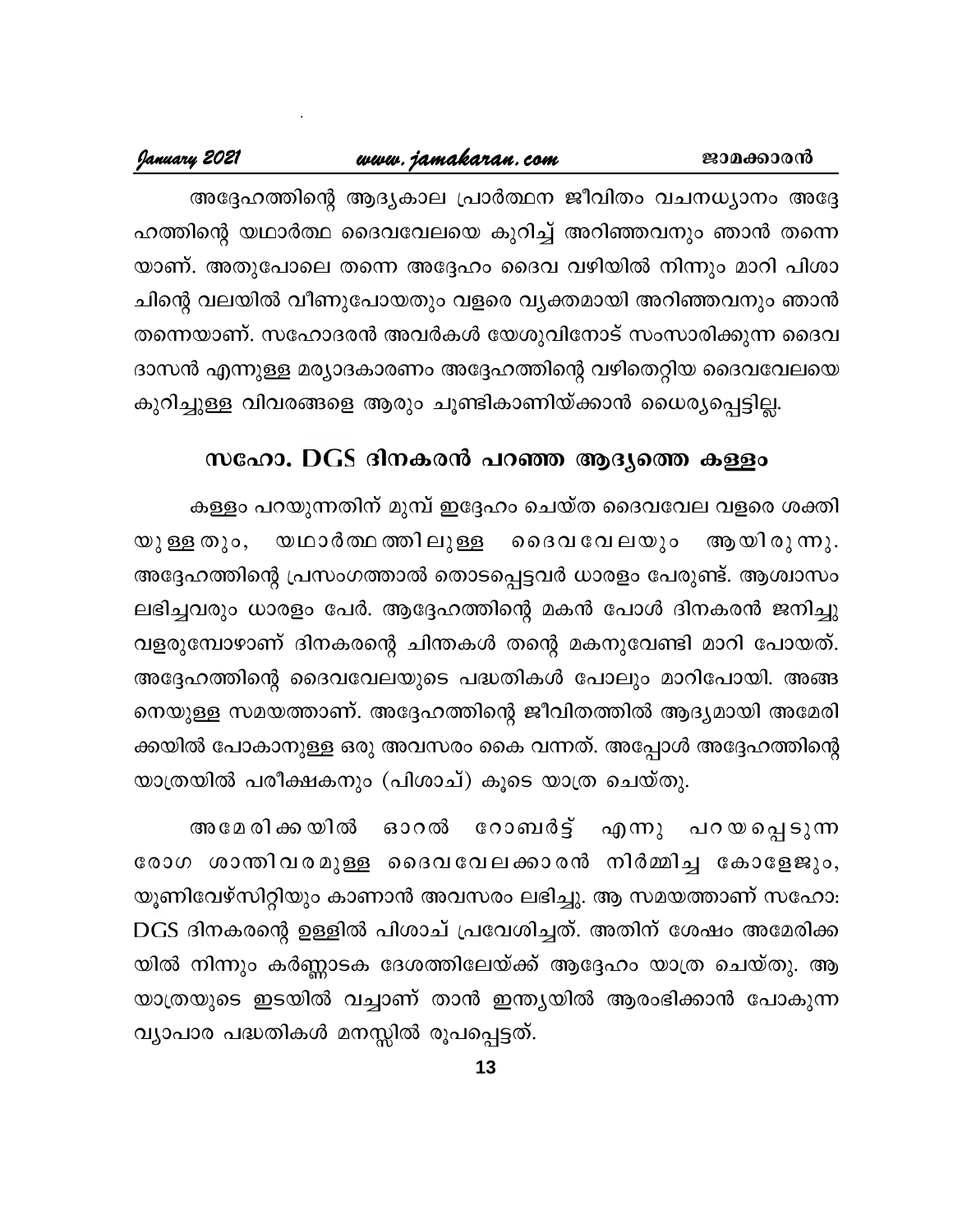#### January 2021 www.jamakaran.com ജാമക്കാരൻ □ DGS ദിനകരൻ അവർകളുടെ മറ്റെല്ലാ വിവരങ്ങളേയും 1975−ാം വർഷം വായനക്കാർക്ക് എഴുതി ജാമ ക്കാ രൻ അറിയിച്ചു. പുതിയ തലമുറകൾ ഈ വിവരങ്ങൾ അറിയാത്തതുകൊണ്ട് ഇവിടെ ഞാൻ ഈ സംഭവങ്ങളെ ചുരുക്കി എഴുതി അറിയിക്കുന്നു.

## ഇനി സംഭവിച്ച വിവരങ്ങളെ ചുരുക്കി എഴുതുന്നു.

സഹോദരൻ ദിനകരൻ കന്നടാ ദേശത്ത് വന്ന് ചേർന്ന ഉടനെ കർണ്ണാടക യിൽ താമസിക്കുന്ന നാഗർകോവിലിലുള്ള ഒരു കുടുംബ വീട്ടിലാണ് താമ സിച്ചത്. ആ വീട്ടിലുള്ളവരോട് തന്റെ ഹൃദയത്തിലുണ്ടായ പുതിയ വ്യാപാര പദ്ധതിയെകുറിച്ച് പങ്കുവച്ചു.

## കാരുണ്യാ യൂണിവേഴ്സിറ്റിയെക്കുറിച്ച് പറഞ്ഞ ആദ്യ അറിയിപ്പ്

ആ കുടുംബത്തോട് സഹോദരൻ ദിനകരൻ ഇങ്ങനെ പറഞ്ഞു. അമേ രിക്കയിലുള്ള ഓറൽ റോബർട്ട് യൂണിവേഴ്സിറ്റി കണ്ടതിന് ശേഷം ഇന്ത്യ യിൽ പ്രത്യേകിച്ച് തമിഴ്നാട്ടിൽ അങ്ങനെ ഒരു യൂണിവേഴ്സിറ്റി തുടങ്ങി യാൽ സാധുക്കളായ കുട്ടികൾക്ക് പ്രയോജനമായിരിക്കുമല്ലോ എന്നു പറ ഞ്ഞു. ഇത് നല്ലപദ്ധതിയാണ്. ഉയർന്ന വിദ്യാഭ്യാസം ലഭിക്കുമെങ്കിൽ സാധു ക്കളായ പല പിള്ളേർക്കും വളരെ പ്രയോജനം ചെയ്യും. ബ്രദർ അങ്ങനെ ചെയ്യുമെങ്കിൽ ഞങ്ങളും ഞങ്ങളെകൊണ്ട് കഴിയുന്ന സഹായം ബ്രദറിന് ചെയ്യാമെന്ന് അവർ ഏറ്റു. ഇതാണ് കാരുണ്യാ യൂണിവേഴ്സിറ്റി തുടങ്ങിയ ത്തിന്റെ ആരംഭസംഭവം

സഹോ. ദിനകരൻ ഇന്തൃയിൽ എത്തിയതിന് ശേഷം തന്റെ യേശുവിളിക്കുന്നു എന്ന മാസികയിലും താൻ പ്രസംഗിക്കുന്ന ഓരോസ്ഥല ത്തിലും ആരംഭിക്കാൻ പോകുന്ന കോളേജിനെക്കുറിച്ചുള്ള ഉദ്ദേശത്തെ കുറിച്ച് വിവരിച്ച് പറയാറുണ്ട്.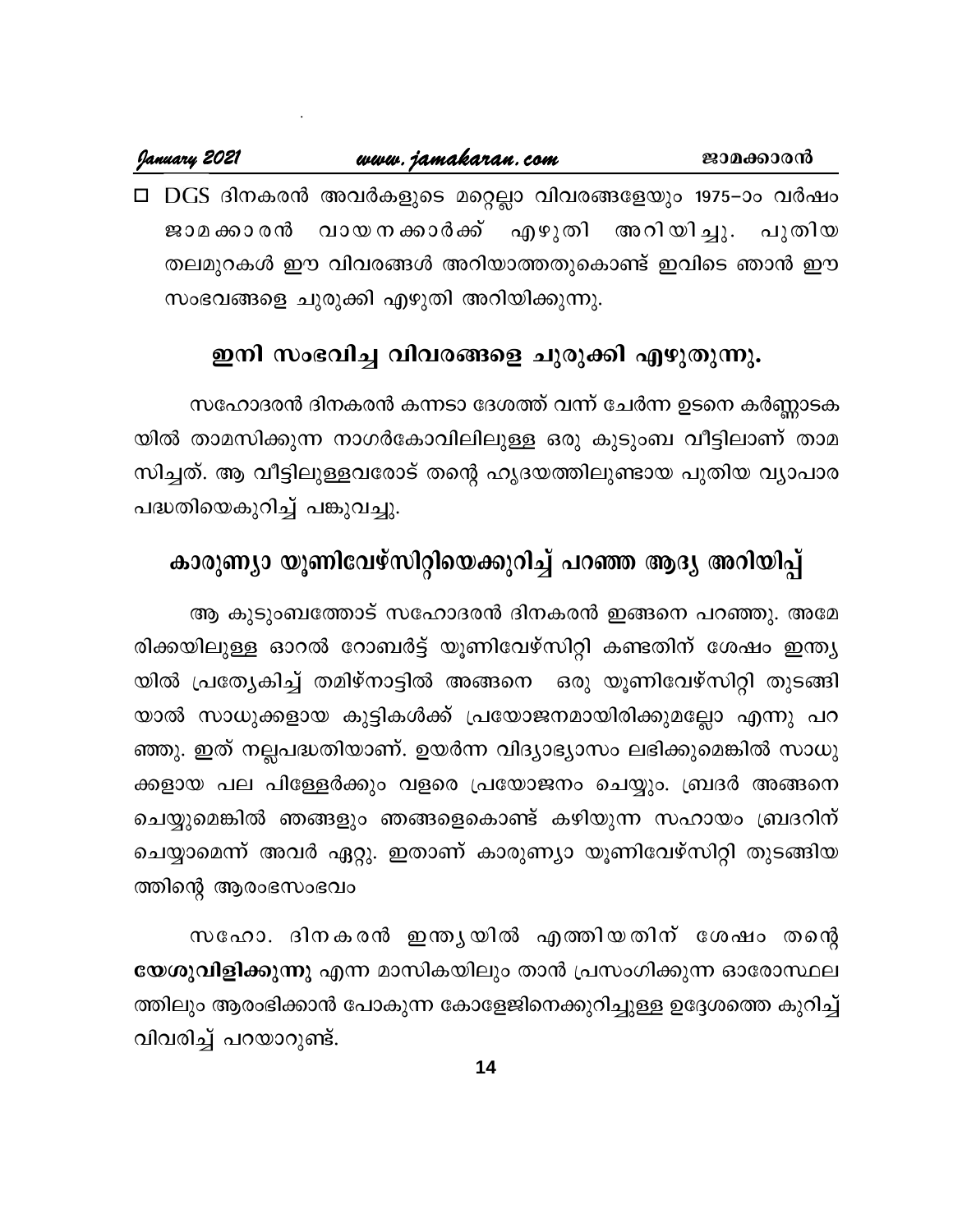## സഹോ. DGS ദിനകരന്റെ വ്യാജ ദർശനം

അദ്ദേഹം ഇങ്ങനെയാണ് ആ ദർശനത്തെക്കുറിച്ച് പറഞ്ഞത്. ദിനകരനായ ഞാൻ ഒരു ദിവസം പ്രാർത്ഥിച്ചുകൊണ്ടിരിക്കുമ്പോൾ പെട്ടന്ന് മുമ്പിൽ ദൂത ന്മാർ എന്റെ രണ്ട് കടന്നുവന്നു. കാരു ണ്യാ കെട്ടിത്തിന്റെ ഒരു Blue print (plan) എന്നെ കാണിച്ചു. ഞാൻ അവരോട് "ഇതെ ന്താണെന്നു" ചോദിച്ചു. "ഇതാണ് സ്വർഗ്ഗീയ പദ്ധതിയായ കാരുണ്യാ യൂണി വേഴ്സിറ്റിയുടെ പ്ലാൻ. ഈ കോളേജിനെ നിന്നെകൊണ്ട് പണിതെടുക്കുവാൻ പോകുന്നു." എനിക്കൊന്നും മനസ്സിലായില്ല. അവരോട് ഞാൻ പറഞ്ഞു; 'എനിക്കും കോളേജിനും എന്തു ബന്ധമാണ് ഉള്ളത്. ഞാൻ യേശുവിനെ അറിയിക്കാൻ വിളിക്കപ്പെട്ടവനാണ്. ഞാൻ ഒരു സാധാരണ ബാങ്ക് ഉദ്ദ്യോഗ സ്ഥനാണ്. ഇത്ര വലിയ തുകയുള്ള പ്രോജക്ടിനെ എങ്ങനെ ഞാൻ പണിതു തീർക്കും. എനിക്ക് കോളേജിനെ കുറിച്ച് ഒന്നും അറിയില്ലല്ലോ' എന്നു പറ ഞ്ഞു. അതിന് ആ ദൂതന്മാർ പറഞ്ഞത് ; ഈ കോളേജ് പണിയാൻ ആവശ്യ മായ പണത്തെ നമ്മുടെ യേശു വിളിക്കുന്നു പങ്കാളികളെകൊണ്ട് ഞാൻ ഇത് നിറവേറ്റും ഇതാണ് ഞാൻ കണ്ട ദർശനം എന്നു പറഞ്ഞു. യേശുവിളിക്കുന്നു ആരംഭകാല സുഹൃത്തുകൾ 5 പേർ അതിലൊരാളാണ് ഞാൻ. ഞങ്ങൾ അഞ്ചുപേരേയും സഹോദരൻ DGS അവർകൾ തന്റെ വീട്ടിലേയ്ക്ക് വരുത്തി ദർശ ന തെ ക്കു റിച്ച് വിവരിച്ചു ഈ ഞങ്ങ ളോട് പറഞ്ഞു. പക്ഷേ ആദ്യം കന്നടായിൽ ആ കുടുംബക്കാരോട് പറഞ്ഞ വിവരം എനിയ്ക്ക് മാത്രമേ അറിയുകയുള്ളു. കാരണം കർണ്ണാടകയിൽ ആ കുടും ബക്കാരോട് സഹോദരൻ ദിനകരൻ ആദ്യമായി പറഞ്ഞ കോളേജ് വിവര ങ്ങളെ ആ കുടുംബക്കാർ എന്നോടും പങ്കുവച്ചു. ഈ ദൂതന്മാർ ആദ്യമായി വന്നു പറഞ്ഞ ദർശനവിവരങ്ങളെ ഞാനും കേട്ടുകൊണ്ട് മൗനമായിരുന്നു. പക്ഷേ എന്റെ മനസ്സിൽ വലിയ പോരാട്ടം ഉണ്ടായി. ഈ നല്ല ദൈവ മനു ഷ്യൻ ഇത്ര വലിയ കള്ളം പറയാൻ തുന്നിഞ്ഞല്ലോ! ആദ്യം ദൂതന്മാർ അറി യിച്ച പദ്ധതി എന്നു പറയുന്നല്ലോ, എന്ന് മനസ്സിൽ വലിയ വിഷമം ഉണ്ടായി.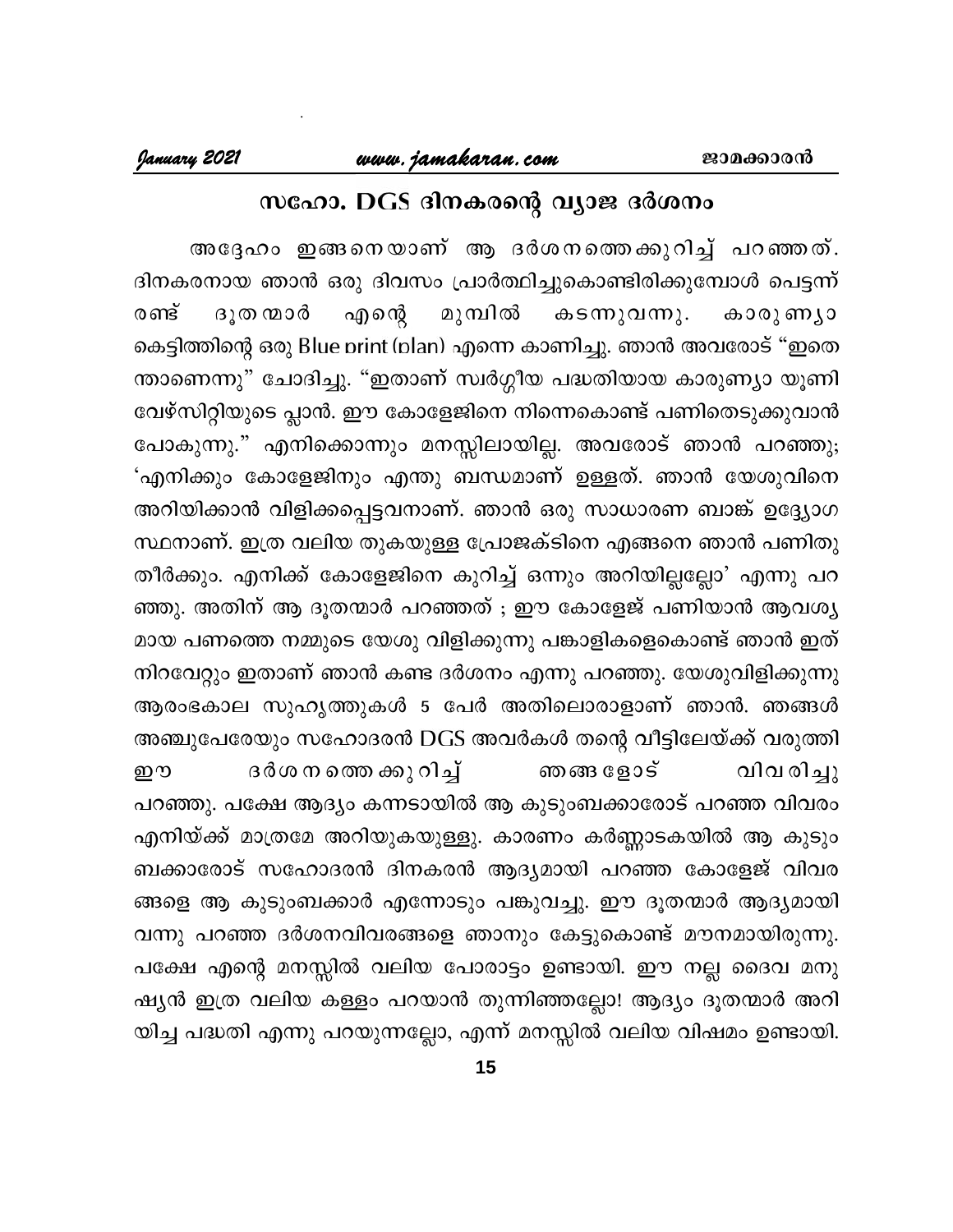## അന്ന് ഞങ്ങൾ അഞ്ചുപേരും പ്രാർത്ഥിച്ചശേഷം ഞങ്ങളിൽ ഒരാൾ വഴി യായി ആദൃത്തെ മുന്നറിയിപ്പ് ദൈവം അറിയിച്ചു. ഞങ്ങളിൽ ധൈര്യമായി മുഖം നോക്കി തെറ്റുകളെ ചൂണ്ടികാണിക്കുന്ന ഒരാൾ ഉണ്ടായിരുന്നു. അദ്ദേഹത്തിന്റെ പേര് സഹോ: എഡ്വേഡ് പോൾ (കൊയ മ്പത്തൂർ ലക്ഷ്മി മിൽ ജോലിക്കാരൻ) അദ്ദേഹം ദിനകരനോട് ബ്രദർ ഈ യേശുവിളി ക്കുന്നു എന്ന ചേർന്നത്. വേണ്ടി യാണ്  $\mathbf{G}$  ന്നു ஹு

പദ്ധതി ദൈവവേലയുടെ ഭാഗമായി കാണാൻ കഴിയുന്നില്ല. നാം യേശുക്രിസ്തുവിനെ മാത്രം അറിയി സുവിശേഷ ക്കാൻ വേലയിൽ ഏത് സഭയുടേയും ഉപദേശത്തെക്കുറിച്ച് പറയാൻ പാടില്ല. എന്നല്ലെ നാം എല്ലാവരും ചേർന്ന് തീരുമാനിച്ചത്. ബ്രദറും അതുതന്നെയാണ് എന്റെ ദർശനം എന്ന് പലവട്ടം പറഞ്ഞിട്ടുമുണ്ടല്ലോ. സുവി ശേഷ വേലയോട് ബന്ധമില്ലാത്ത ഈ കോളേജ് തൊഴിലിൽ എങ്ങനെ നാം കാലെടുത്തു വയ്ക്കാൻ കഴിയും അദ്ദേഹം ഇങ്ങനെ ധൈര്യമായി പറഞ്ഞ തുകൊണ്ട് ഞങ്ങൾക്കും അതേ ധൈര്യം ഉണ്ടായി. ബ്രദർ അങ്ങനെ കോളേജ് തുടങ്ങുകയാണെങ്കിൽ നാം ചെയ്യുന്ന സുവിശേഷ വേലയിൽ നിങ്ങളെ ചേർക്കില്ല. ഈ കോളേജ് പണിയുന്ന വിഷയത്തിൽ ഞങ്ങൾക്ക് യോജിപ്പി ല്ല. അതോടു കൂടെ സഹോദരൻ DGS ദിനകരനോടുള്ള കൂട്ടായ്മ പ്രാർത്ഥന ബന്ധത്തെ ഞങ്ങൾ നിർത്തി. ഞങ്ങൾ മാറിയതിനുശേഷം സഹോദരൻ ദിനകരന്റെ ഹൃദയം കഠിനമായി. അദ്ദേഹത്തിന് ഇത് കൂടുതൽ ധൈര്യം നൽകി. അതിനു മറ്റൊരു കാരണം ചില ബിഷപ്പുമാർ കൊടുത്ത തെറ്റായ ആലോചന അദ്ദേഹത്തെ കൂടുതൽ തുടർന്ന് തെറ്റുചെയ്യാൻ ധൈര്യ പ്പെടു ത്തി. അതിൽ പ്രധാനമായ വ്യക്തി മദ്രാസ് CSI ഡയോസിസ് ബിഷപ്പായ RT.Rev സുന്ദർ ക്ലർക്ക് ആകുന്നു. ആ ബിഷപ്പ് സഹോദരനോട് ബ്രദർ കർത്താവ് ദൂതന്മാരെ നിങ്ങളുടെ അടുക്കൽ അയച്ച് Blue print (plan) ഉം കാണിച്ച് നിങ്ങൾ തന്നെ ഈ കോളേജ് പണിയണം എന്നു പറഞ്ഞത് സത്യ മാണെങ്കിൽ നിങ്ങൾ അത് ചെയ്യണം. നിങ്ങളുടെ സുഹൃത്തുക്കൾ പറഞ്ഞത്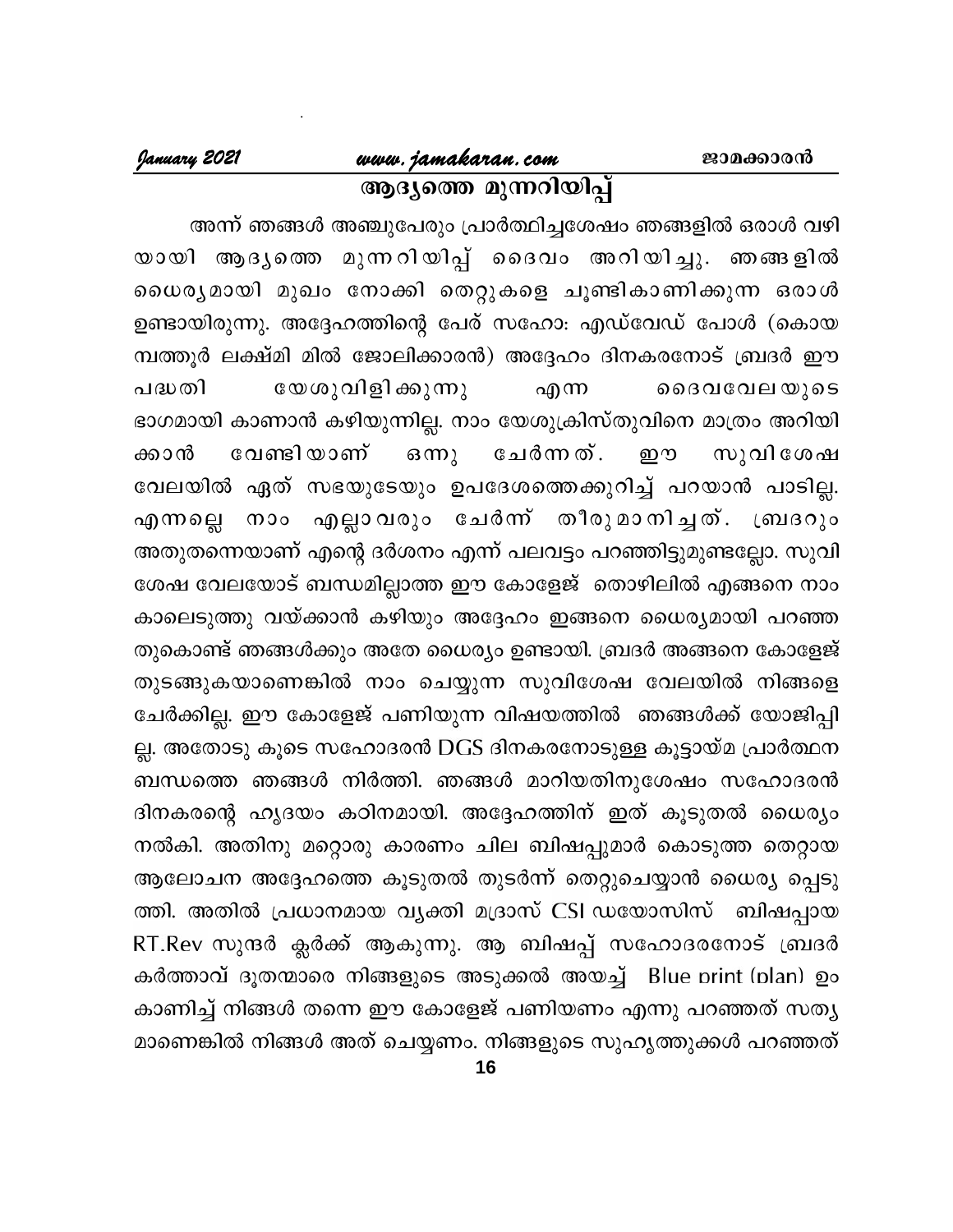## <u>www.jamakaran.com</u>

കേട്ട് നിങ്ങൾ വിഷമിക്കേണ്ട കാര്യമില്ല. ബിഷപ്പായ ഞാൻ മറ്റെല്ലാ ബിഷപ്പു മാരെയും നിങ്ങൾക്ക് പരിചയപ്പെടുത്തി. പണവിഷയത്തിൽ നിങ്ങളെ സഹാ യിക്കാൻ പറയാം. എന്നു പറഞ്ഞ് സഹോദരനെ ഉത്സാഹപ്പെടുത്തി.

## സഹോ. ദിനകരന് ദൈവം കൊടുത്ത മുന്നറിയിപ്പ്

സഹോദരൻ ദിനകരന്റെ മകൾ അപകടത്തിൽ മരിച്ചു. സമയത്ത് സഹോ. ദിനകരന്റെ ഉള്ളിൽ ഒരുമാറ്റം ഉണ്ടായി. വീണ്ടും ബിഷപ്പ് സുന്ദർ ക്ലാർക്കിന്റെ അടുക്കൽ ചെന്ന് കാരുണ്യ കോളജിലെ CSI ഡയോ സിസ് തന്നെ ചുമതല ഏറ്റ് നടത്തേണം എന്നും, ദയവായി എന്നെ അതിൽ നിന്നും ഒഴിവാക്കി പഴയതുപോലെ തന്നെ സുവിശേഷവേല ചെയ്യാൻ എന്നെ അനുവദിയ്ക്കണമെന്നും ബിഷപ്പിനോട് കരഞ്ഞു പറഞ്ഞു. അപ്പോഴും ഇതേ ബിഷപ്പ് തന്നെയാണ് വീണ്ടും കോളേജ് പണി തുടരാൻ ഉത്സാഹപ്പെടുത്തി അദ്ദേഹത്തിന്റെ യഥാർത്ഥ ദൈവവേലയെ നശിപ്പിച്ചത്. മദ്രാസിൽ പാസ്റ്റർ സുന്ദരം എന്ന ദൈവദാസൻ ഉണ്ടായിരുന്നു. അദ്ദേഹം സഹോദരൻ ദിനക രന്റെ വീട്ടിലേയ്ക്ക് ചെന്ന് സഹോദരാ മകളുടെ മരണം ദൈവം നിങ്ങൾക്ക് അയച്ച മുന്നറിയിപ്പാണ്. ദൈവവേലയിൽ നിന്നും നിങ്ങൾ വഴിമാറിപോയി. നിങ്ങളുടെ ഓമന മകൾ മരിച്ചത് നിങ്ങളുടെ വഴി ശരിയാക്കാൻ വേണ്ടിയാ ണ്. എന്ന് പറഞ്ഞ് പ്രാർത്ഥിച്ച് മടങ്ങി വന്നു. ഞാൻ ആ പാസ്റ്ററെ നേരിട്ടു കണ്ടു സംസാരിച്ചപ്പോൾ പാസ്റ്റർ എന്നോടു പറഞ്ഞത് ഞാൻ പറയേണ്ട മുന്ന റയിപ്പുകളെല്ലാം പറഞ്ഞുകഴിഞ്ഞു. എന്റെ ചുമതല തീർന്നു. ഡോക്ടർ ഒരു കാര്യത്തെ മനസ്സിലാക്കണം ഒരു ദൈവവേലക്കാരൻ പണത്തിന്റെ, പുകഴ്ച യുടെ, പിന്നാലെ കടന്നുചെന്ന് വളരെ ഉയരത്തിൽ എത്തി കഴിഞ്ഞാൽ അദ്ദേ ഹത്തെ താഴെ ഇറക്കുന്നത് വളരെ പ്രയാസമാണ്. അദ്ദേഹം തന്നെ തെറ്റുക ളുണർന്ന് ഇറങ്ങാൻ ശ്രമിച്ചാലും ഇറങ്ങാൻ സാധിക്കില്ല. ആ പ്രായമുള്ള ദൈവദാസൻ പറഞ്ഞത് വളരെ സത്യമാണ്. ഇന്ന് പല ദൈവവേലക്കാരുടെ ദൈവവേലകൾ വ്യാപാരമായി മാറിയിരിക്കുകയാണ്.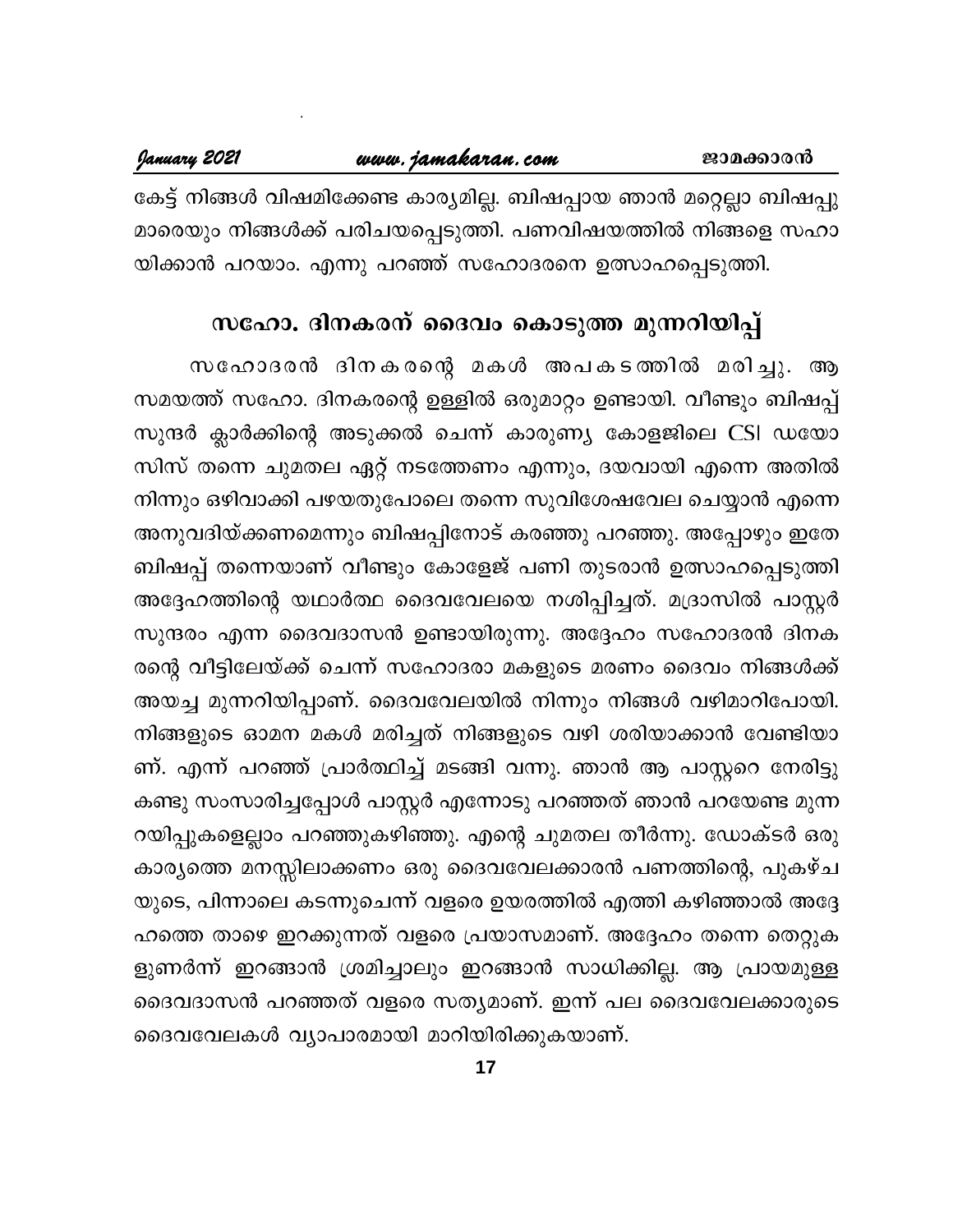## DGS ദിനകരന്റെ രണ്ടാമത്തെ വ്യാജം

യൂണിവേഴ് സിറ്റി പണിയാൻ കൂടുതൽ കാരുണ്യ പണം ആവശ്യമുണ്ടായി. അതിന് വേണ്ടി അദ്ദേഹം തിരഞ്ഞെടുത്ത പദ്ധതിയാണ് ബാലജന പദ്ധതി. ഇതും ദൈവം എന്നോട് പ്രത്യേകമായി പറഞ്ഞെന്നാണ് അദ്ദേഹം പരസ്യപ്പെടുത്തിയത്. കുടുംബത്തിൽ എത്ര കുട്ടികൾ ഉണ്ടോ അവർ തലയ്ക്ക് 2000 രൂപ കൊടുത്താൽ ഈ ദൈവം അറിയിച്ച പദ്ധതിയിൽ പങ്കാ ളിയായി മാറാം. ആ കുഞ്ഞുങ്ങൾക്ക് രോഗം വരില്ല. പഠിപ്പിൽ മുന്നേറാൻ കഴിയും. എന്ന് അദ്ദേഹം പറഞ്ഞു. നമ്മുടെ ക്രിസ്തീയ ജനങ്ങൾ ധാരാളം പേർ മണ്ടന്മാരാണ്. ഒരു ദൈവവേലക്കാരൻ പറഞ്ഞാൽ അത് സത്യമാണോ അല്ലയോ എന്ന് വചനത്തോട് താരതമ്യം ചെയ്തു നോക്കുന്നില്ല. അവൻ എത്ര കള്ളം പറഞ്ഞാലും അതുപോലെ വിശ്വസിക്കും.

എങ്ങനെയോ കുഞ്ഞുങ്ങൾ അനുഗ്രഹം പ്രാപിച്ചാൽ മതി എന്ന് അദ്ദേഹം പറയുന്നതുപോലെ വിശ്വസിച്ച് ജനങ്ങൾ പണം അയയ്ക്കാൻ ആരം ഭിച്ചു. ഈ വിഷയത്തെയാണ് ഞാൻ ജാമക്കാരനിൽ എഴുതിയത് സഹോദ രൻ ദിനകരൻ കള്ളം പറഞ്ഞു. കുഞ്ഞുങ്ങൾക്കുവേണ്ടി പ്രാർത്ഥിക്കാൻ പണം വാങ്ങാൻ ദൈവം ഒരിക്കലും പറയില്ല. പ്രാർത്ഥനയെ വില്പന ചെയ്യുന്നതു പോലെയാണ് ഈ പദ്ധതി. പണം അയയ്ക്കാൻ സാധിക്കാത്ത മക്കൾക്കു വേണ്ടി ആർ പ്രാർത്ഥിക്കും. അതുകൊണ്ട് സഹോദരൻ അറിയിച്ച ഈ അറി യിപ്പ് ആരും വിശ്വസിക്കരുതെന്ന് ഞാൻ എഴുതി. ഇങ്ങനെ എഴുതിയതുകൊണ്ട് ധാരാളം പേർ എന്നെ വെറുത്തു. ഇത്രവലിയ ദൈവദാസനെ തെറ്റുകൾ ചൂണ്ടി കാണിച്ച് അപമാനപ്പെടുത്തിയല്ലോ എന്ന് എന്നോടവർ ദേഷ്യപ്പെട്ടു.

ജാമക്കാരൻ എന്നുള്ള പേരിൽ മാസിക തുടങ്ങിയ ശേഷം ആദ്യമായി ഒരു ദൈവവേലക്കാരന്റെ തെറ്റുകളെ ചൂണ്ടികാണിച്ച് എഴുതിയത് ഇദ്ദേഹ തെെ കു റി ച്ചാ ണ് . അതു വരെ ഒരു ദൈവ വേലക്കാരനെയോ,

18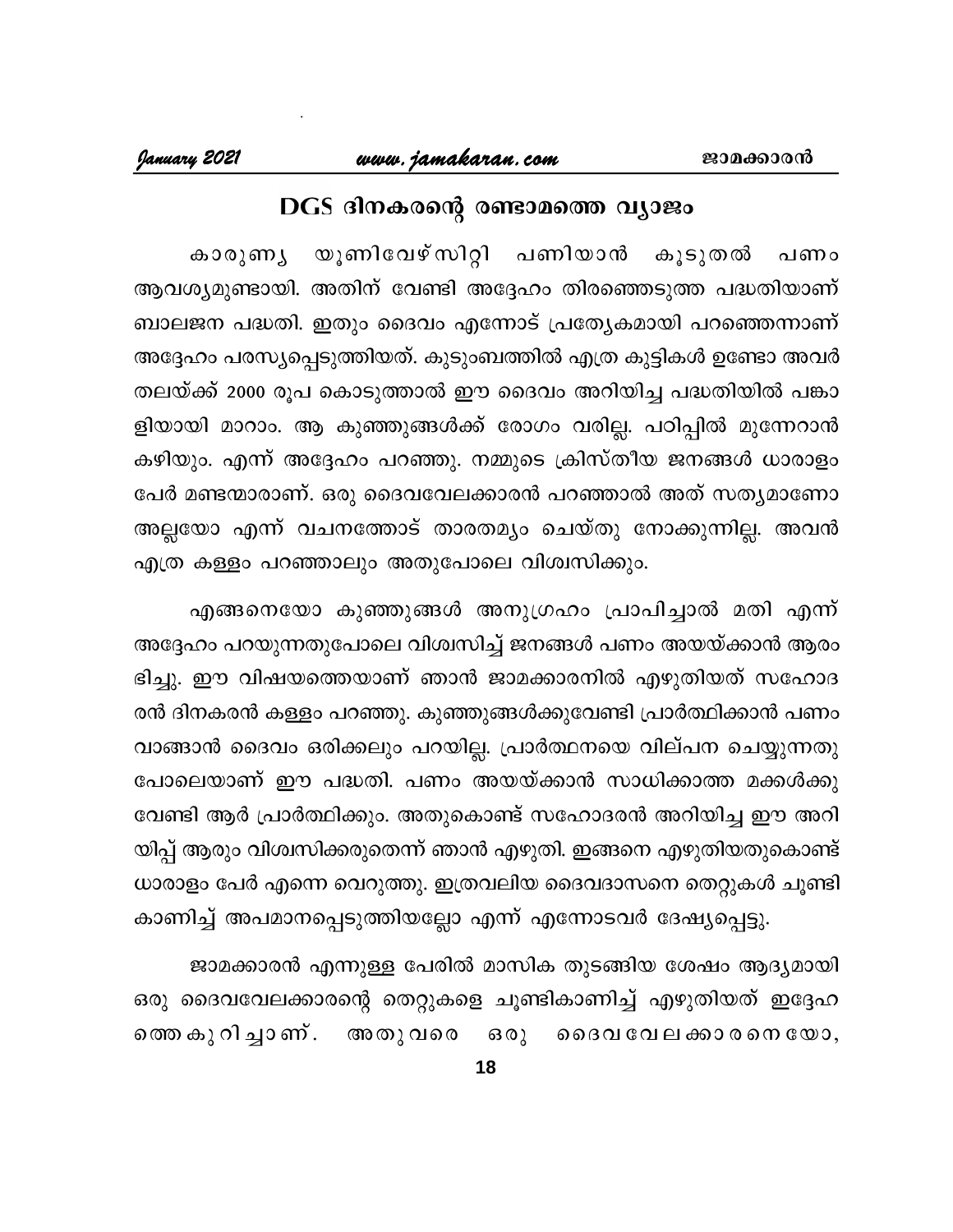ബിഷപ്പിനെ കുറിച്ചോ, തെറ്റുകളെയോ, പാപങ്ങളേയോ ചൂണ്ടികാണിച്ച് ഞാൻ എഴുതിയിട്ടില്ല. ദൈവം എന്റെ മാസികയ്ക്ക് ജാമക്കാരൻ (കാവൽക്കാരൻ) എന്നുള്ള പേർ നൽകിയത്തിന്റെ കാരണം ഈ സംഭവത്തിൽ നിന്നുമാണ് ഞാൻ മനസ്സിലാക്കിയത്.

## വിഗ്രഹ സാമഗ്രികൾ സംഭാവനയായി കൊടുത്ത സാക്ഷ്യമില്ലാത്ത സംഭവം

കാരുണ്യാ യൂണിവേഴ്സിറ്റിയെ ഡീമ്ഡ് (Deemed) യൂണിവേഴ്സിറ്റി യായി മാറ്റുവാൻ ഹിന്ദുമത മഠാധിപതി കാഞ്ചീപുരം ശങ്കരാചാര്യരെ തന്റെ മകനോടുകൂടെ അവിടെ ചെന്ന് അദ്ദേഹത്തിന്റെ അടുക്കൽ നിന്ന് അനുഗ്രഹം വാങ്ങി. അദ്ദേഹത്തിന് സമ്മാനമായി പൂജാസാധനങ്ങൾ അടങ്ങിയ വെള്ളി പ്പെട്ടി നല്കി. ഗവൺമെന്റിൽ നിന്നും ശുപാർശ ലഭിക്കാൻ വേണ്ടിയാണ് ഈക്കാര്യം ചെയ്തത്. ഈ വിഷയത്തെക്കുറിച്ചും ഫോട്ടോ സഹിതം വളരെ വ്യക്തമായി ജാമക്കാരനിൽ ഞാൻ എഴുതിയിരുന്നു.

ഇത്രവലിയ സാക്ഷി നഷ്ടപ്പെടുത്തിയ സംഭവങ്ങൾ ദൈവത്താൽ തിര ഞ്ഞെടുക്കപ്പെട്ട നല്ല ദൈവദാസനായ Dr. DGS ദിനകരന്റെ ജീവിതത്തിൽ വന്നതിന്റെ പ്രധാനകാരണം യോനയെ പോലെ കർത്താവ് പറഞ്ഞ ദൈവവേല ചെയ്യാതെ വേറെ സ്ഥലത്തേയ്ക്ക് യാത്ര ചെയ്തതു കൊണ്ടാണ്. അവൻ യാത്ര ചെയ്ത കപ്പൽ തിരമാലയിലും, കൊടുംകാറ്റിലും അകപ്പെട്ടു. അതിൽ യാത്ര ചെയ്ത വ്യാപാരികൾ വ്യാപാരത്തിന് കൊണ്ടുപോയ വിലകൂടിയ സാധനങ്ങളെല്ലാം കടലിൽ എറിയേണ്ടിവന്നു. യോന മുഖാന്തരം ആ കപ്പലിൽ ഉണ്ടായിരുന്ന യാത്രക്കാരും വലഞ്ഞുപോയി. അതുപോലെ സഹോദരൻ ദിനകരൻ തന്റെ ദൈവവിളി മനസ്സിലാക്കാതെ ദൈവവേലയെ വ്യപാര വേലയായി മാറ്റി. അതുകൊണ്ടാണ് അദ്ദേഹത്തിന്റെ ഓമന മകളും ഡ്രൈവറും മരിച്ചുപോകുകയും ദിനകരന്റെ ഭാര്യയുടെ കഴുത്ത് എല്ലുമുറിഞ്ഞ്, സഹോ:ദിനകരന്റെ ശരീരത്തിന്റെ എല്ലുകൾ മുറിഞ്ഞു അപകടത്തിൽ ആയത്.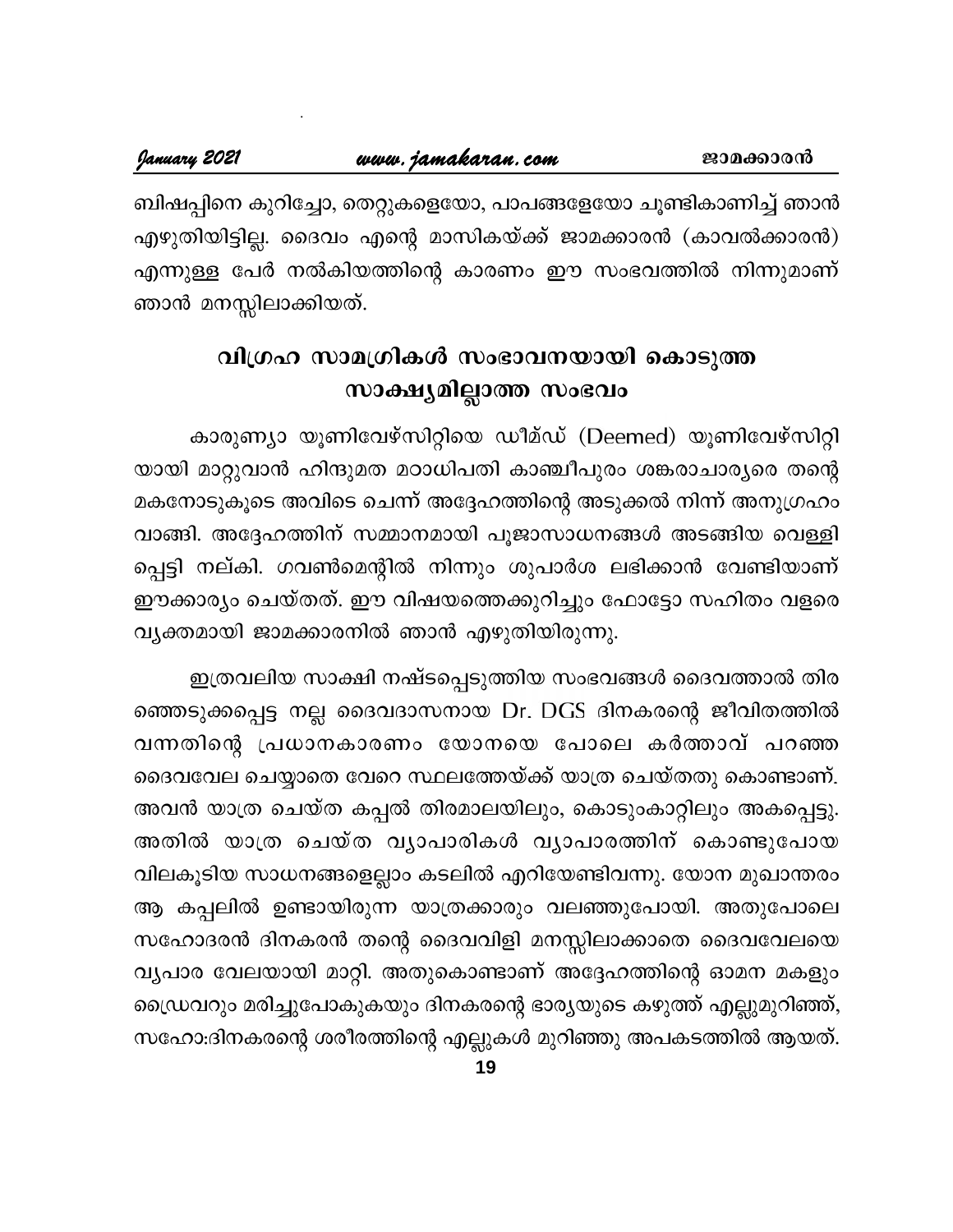ജാമക്കാരൻ

## <u>www.jamakaran.com</u>

January 2021

ഈ അപകടം മുഖാന്തരം ദൈവം സഹോദരൻ അവർകളോട് സംസാരിച്ചു നോക്കി അപ്പോഴും തന്റെ തെറ്റിനെ അദ്ദേഹം സമ്മതിച്ചില്ല. അതിന്റെ ശേഷവും സഹോദരൻ ദിനകരന് വീണ്ടും പല ശിക്ഷകൾ കൊടുത്തു. ഹൃദയ ഓപ്പറേനുവേണ്ടി രണ്ട് പ്രവശ്യം അമേരിക്കയിൽ പോയി രക്ഷപ്പെട്ട് ജീവനോടെ ഇന്ത്യയിലേയ്ക്ക് മടങ്ങിവരാൻ ഇടയായി. എന്നിട്ടും തന്റെ തെറ്റായ പദ്ധതിയെ തിരുത്താൻ സഹോദരൻ ശ്രമിച്ചില്ല. അതിന്റെ ശേഷം ദൈവം അദ്ദേഹത്തിന് കൊടുത്ത അടി കുറച്ച് കഠിനമായിരുന്നു. രണ്ട് കിഡ്നിയുടേയും പ്രവർത്തനം നിലച്ചുപോയി. കിഡ്നിയെ മാറ്റാൻ രണ്ട് പ്രാവശ്യം അമേരിക്കയിൽ പോയി. രണ്ട് പേരുടെ കിഡ്നികൾ പല ലക്ഷങ്ങൾ കൊടുത്ത് വിലക്ക് വാങ്ങി. ആ കിഡ്നികൾ രണ്ടും സഹോദരൻ ദിനകരന്റെ ശരീരത്തിന് യോജിച്ചതല്ലായിരുന്നു. ഒരു ഘട്ടത്തിൽ മരണത്തിന്റെ വാതിൽ വരെ വന്നെത്തി. മാസങ്ങളോളം ആശുപത്രിയിൽ കിടക്കേണ്ടിവന്നു. ഇനി സഹോദരൻ ദിനകരൻ ജീവിക്കില്ല എന്ന് ഡോക്ടർമാർ പറഞ്ഞു. ഈ വിവരം മകൻ പോൾദിനകരൻ വളരെ അറിഞ്ഞ ജ്ഞാനത്തോടെ പല ഡോക്യൂമെന്റുകളിൽ വാങ്ങേണ്ട കൈയ്യൊപ്പുകളെല്ലാം വാങ്ങി കഴിഞ്ഞിരുന്നു. ഒരു ദിവസം അദ്ദേഹം ആശുപത്രിയിൽ വച്ച് തന്നെ മരണമടഞ്ഞു. മരിച്ച വിവരം നാട്ടിലുള്ള ആരേയും അറിയിച്ചില്ല. ചില ഗവൺമെന്റ് അധികാരികൾ അദ്ദേഹം ജീവനോടെ ഇരിക്കുന്നുവെന്ന് അറിയാൻ വേണ്ടി അദ്ദേത്തിനെ വെന്റിലേറ്ററിൽ വച്ചു. അധികാരികൾ ആശുപത്രിയിൽ വന്ന് ICU- വിൽ കണ്ണാടി വഴി സഹോ: ദിനകരനെ കണ്ടു. അതിന്റെ ശേഷമാണ് എല്ലാ ഡോക്യുമെന്റിലും ജീവനോടിരിക്കുമ്പോൾ തന്നെ ഒപ്പുവാങ്ങി എന്ന് ഉറപ്പാക്കി അവരെല്ലാവരും മടങ്ങിപ്പോയത്. രഹസ്യമായ ഈ ഏർപ്പാടിനെ അവിടെ ജോലിചെയ്യുന്ന ക്രിസ്തീയ നഴ്സുമാർ പറഞ്ഞതായി ചെന്നൈയിലുള്ള ഡോക്ടർമാർ അറിയിച്ചു. അതിന് ശേഷം മൂന്നാം ദിവസം അദ്ദേഹത്തിന്റെ മരണവിവരം പത്രത്തിലും, ടിവിയിലും പരസ്യപ്പെടുത്തി.

മുഖ്യമായ ഡോക്യൂമെന്റ് മാറ്റിയത് വളരെ സാമർത്ഥ്യമായി മകൻ നിറവേറ്റി.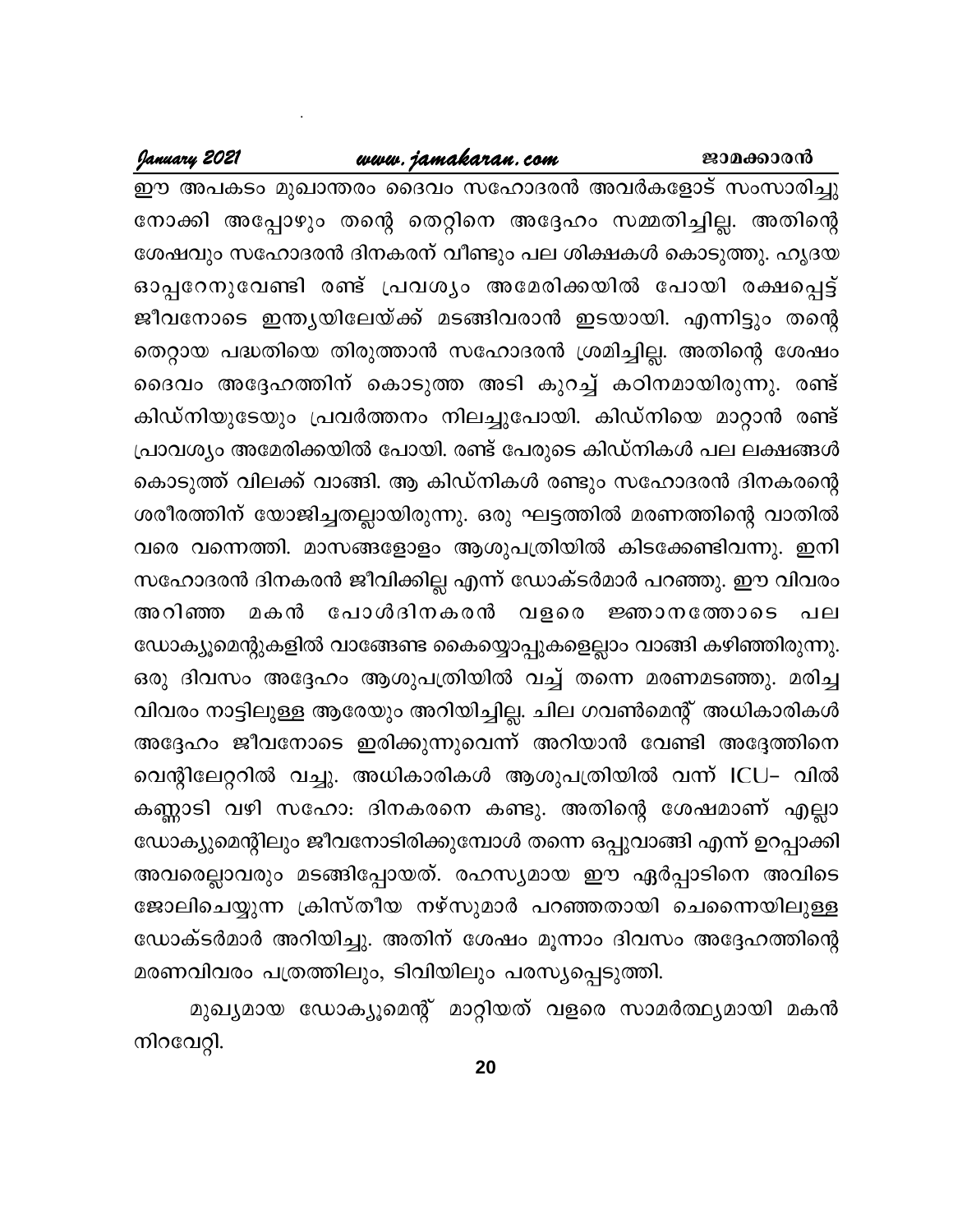## പിതാവ് DGS ദിനകരൻ മരിച്ചു. മകൻ പോൾദിനകരൻ അകപ്പെട്ടു

- □ 2021 ജനുവരി മാസം ഇന്ത്യമുഴുവനുമുള്ള കാരുണ്യാ യൂണിവേഴ്സിറ്റി ഉൾപ്പടെ പോൾ ദിനകരന്റെ സ്ഥാപനങ്ങൾ 28 സ്ഥലങ്ങളിൽ ഇൻകം ടാക്സ് ഡിപ്പാർട്ടുമെന്റ് റെയ്ഡ് നടത്തി. കാരുണ്യാ യൂണിവേഴ്സിറ്റിയുടെ ഗസ്റ്റ്ഹൗസിൽ നിന്നും 125 കോടി പണം പിടിച്ചെടുത്തു. ഈ വിവരങ്ങൾ പിടിക്കപ്പെട്ട ഒരോ സ്ഥലത്തിന്റെ ഫോട്ടോ സഹിതം പത്രത്തിലും ടിവിയിലും പരസൃപ്പെടുത്തി. രോഗശാന്തി യോഗങ്ങളിലും യേശുവിളിക്കുന്നു വേലയ്ക്കുവേണ്ടിയും ജനങ്ങൾ കൊടുത്ത പണം മുഴുവനും വീണ്ടും വിദേശങ്ങളിൽ വ്യാപാരം ചെയ്യാൻ ഉപയോഗിച്ചു. അതിന്റെ രേഖകൾ എല്ലാം ഇൻകംടാക്സുകാരുടെ കൈയ്യിൽ അകപ്പെട്ടു എന്ന് പത്രവാർത്തകൾ പറയുന്നു. ഇപ്പോൾ ഡോ.പോൾദിനകരന് യേശു വിളിക്കുന്നു എന്ന ട്രസ്റ്റിന്റെ പേരിലും, തന്റെ സ്വന്തപേരിലും, ഭാര്യയുടെ പേരിലും, മക്കളുടെ പേരിലും, ഏകദേശം 200 ബാങ്കുകളിൽ അക്കൗണ്ട് കണ്ടുപിടിച്ചു എന്ന് പത്രവാർത്ത പറയുമ്പോൾ നമുക്ക് ഊഹിക്കാൻ പല വിഷയങ്ങളും ഉണ്ട്.
- □ ഇന്തൃയിൽ 28 സ്ഥലങ്ങളിൽ റെയ്ഡ് നടത്തിയപ്പോൾ തുറക്കാൻ സാധിക്കാത്ത മുറികളും, ലോക്കറുകളും ഉണ്ടായിരുന്നു എന്ന് അറിയുന്നു. പോൾ ദിനകരന്റെ കുടുംബം ഇപ്പോൾ ഇന്ത്യയിലില്ല. കാനഡയിൽ വലിയ ബംഗ്ലാവ് വാങ്ങി മൂന്നു വർഷമായി അവർ അവിടെയാണ് താമസിക്കുന്നത്. അദ്ദേഹത്തെ വിചാരണ ചെയ്യാൻ ഇന്ത്യൻ ഗവൺമെന്റ് കാനഡ ദേശത്തേയ്ക്ക് സമ്മൻസ് അയച്ചിരിക്കുന്നു.
- □ ഇന്തൃയിൽ തന്നെ ഇത്ര കോടികൾ അകപ്പെട്ടെങ്കിൽ വിദേശത്ത് യെരുശലേം ഉൾപ്പെടെയുള്ള 8 രാജ്യങ്ങളിൽ പണിതിട്ടുള്ള പ്രാർത്ഥനാ ഗോപുരങ്ങളിൽ റെയ്ഡ് നടത്തിയാൽ ബില്ല്യൻ കണക്കിന് പണവും സ്വർണ്ണകട്ടിയും അകപ്പെടും എന്ന് പറയപ്പെടുന്നു.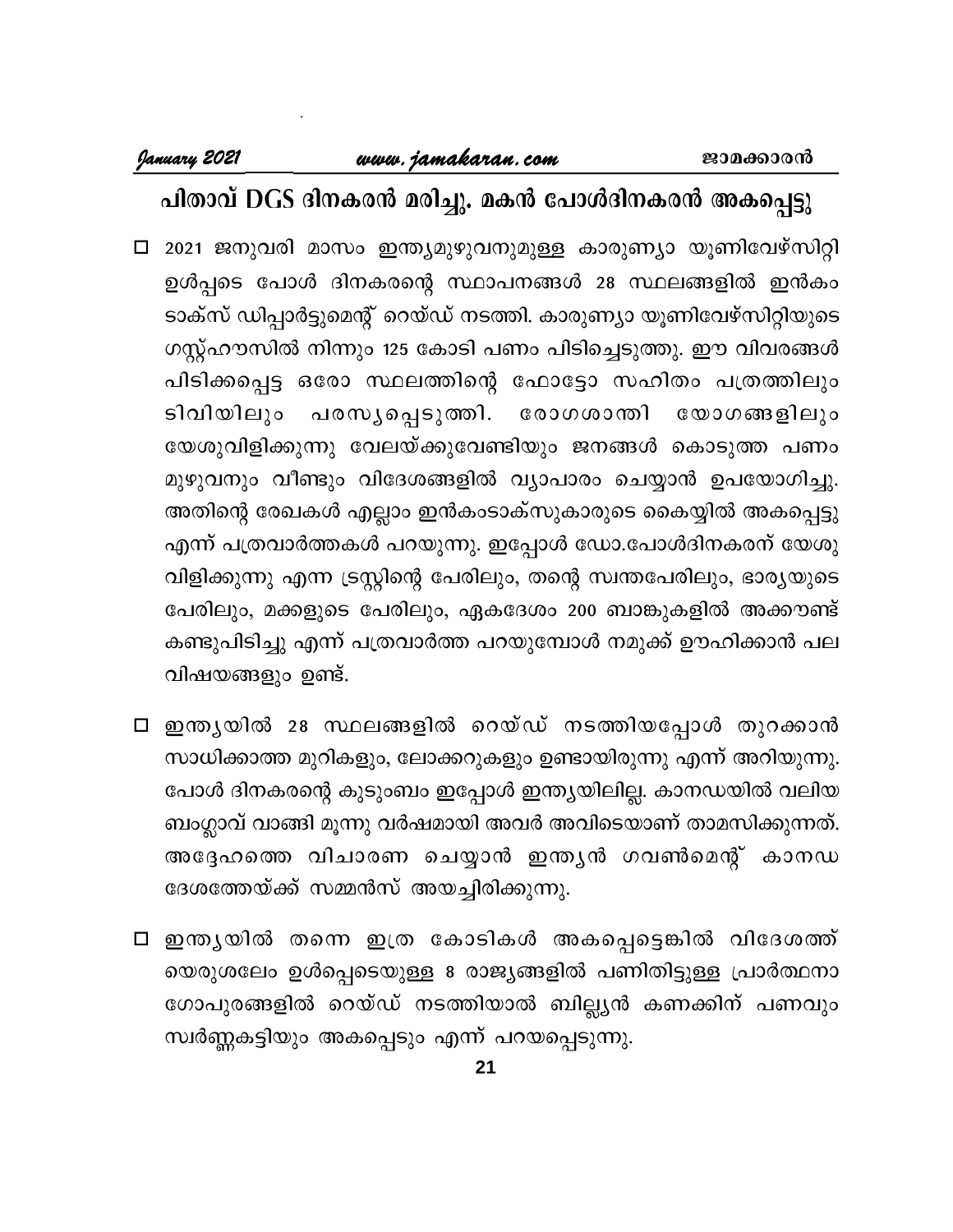## യേശുവിളിക്കുന്നു എന്ന ദൈവവേലയിൽ പലരഹസൃങ്ങളും, ചോദൃങ്ങളും ഉണ്ട്

- 1. കാനഡാ ദേശത്തിൽ താമസിക്കാൻ സ്വന്തം ബംഗ്ലാവ് വാങ്ങിയത് എന്തിനാണ്.?
- 2. ഇന്ത്യയിൽ ചെന്നൈയിലും, കോയമ്പത്തൂരും ഇവർക്ക് ധാരാളം ബംഗ്ലാവ് ഉണ്ടല്ലോ! അതുമാത്രമല്ല ഇന്ത്യയിൽ തന്നെ ധാരാളം ദൈവ വേലകൾ ഇദ്ദേഹത്തിനുണ്ട് അങ്ങനെയിരിക്കെ കാനഡാ ദേശത്തിന്റെ പ്രജയാകാൻ ഇദ്ദേഹം എന്തിന് ശ്രമിക്കണം?
- 3. പോൾ ദിനകരന്റെ മൂത്ത മകളെ എന്തിനാണ് കാനഡയിൽ താമസിക്കാൻ ഏർപ്പാട് ചെയ്തത്
- 4. ദൈവവേലയ്ക്കായി ജനങ്ങൾ അയച്ചുകൊടുത്ത പണത്തെ സ്വർണ്ണകട്ടികളാക്കി മാറ്റാനുള്ള കാരണം എന്താണ്.?
- 5. വിദേശത്ത് 8 ഇടങ്ങളിലായുള്ള പ്രാർത്ഥനാ ഗോപുരങ്ങളിലും അതോടനുബന്ധിച്ചിട്ടുള്ള കെട്ടിടങ്ങളിലും റെയ്ഡ് നടത്തപ്പെട്ടിട്ടില്ല.

യെരുശലേമിൽ പണിഞ്ഞിരിക്കുന്ന പ്രാർത്ഥനാഗോപുരത്തിൽ 27 നില കെട്ടിടത്തിൽ ഒരു മുറി മാത്രമാണ് പ്രാർത്ഥനാ ഗോപുരമായി അറിയപ്പെടുന്നത്. മറ്റ് മുറികൾ എല്ലാം വലിയ വലിയ വിദേശ കമ്പനികൾക്ക് വാടകയ്ക്ക് വിട്ടിരിക്കുകയാണ്. അതിൽ ഒരു നില ഇന്റർനാഷണൽ റസ്കോറന്റാണ്. അവിടെ സകല ദേശത്തിന്റെയും ആഹാരം കിട്ടും. ഇതിൽ നിന്നും ലഭിക്കുന്ന വരുമാനം മില്ല്യൻ കണക്കല്ല ബില്ല്യൻ കണക്കിലാണ് വരുന്നത്. കോടിക്ക് എത്ര പൂജ്യം മില്ല്യന് എത്ര പൂജ്യം ബില്ല്യന് എത്ര പൂജ്യം എന്ന് ചോദിച്ചാൽ സാധാരണ ജനങ്ങൾക്ക് ആർക്കും അറിയില്ല. ഇത് കേൾക്കുമ്പോൾ തന്നെ തല കറങ്ങുന്നുണ്ട്. ഇത്ര വരുമാനത്തിനും കണക്കെവിടെ? ഈ വരുമാനത്തിൽ നിന്നും വരുന്ന ലാഭത്തെ ഇവർ എന്താണ് ചെയ്യുന്നത്?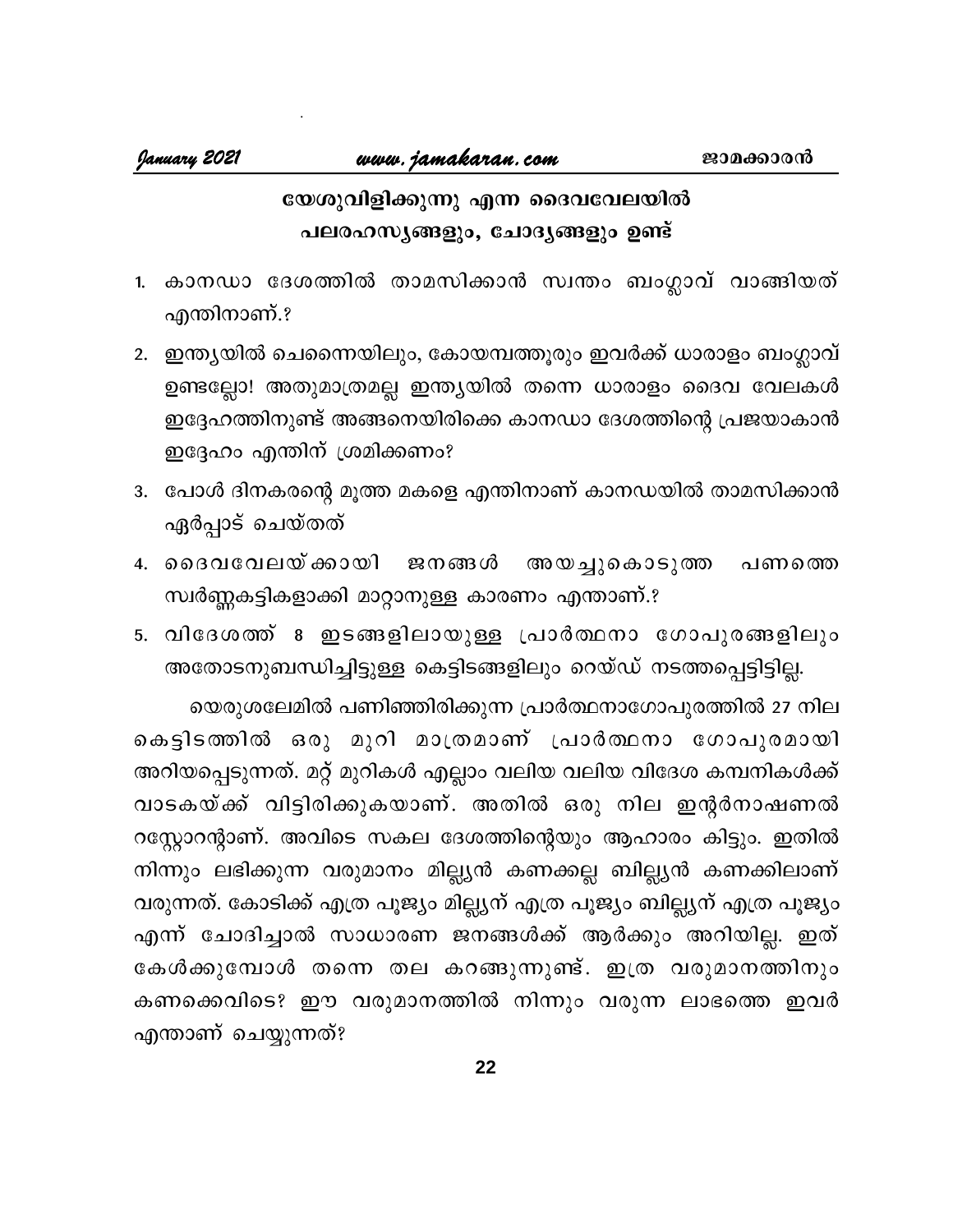| January 2021                             | www.jamakaran.com                                     |  | ജാമക്കാരൻ |
|------------------------------------------|-------------------------------------------------------|--|-----------|
|                                          | യേശുവിളിക്കുന്നു എന്ന ദൈവവേലയ്ക്ക് വേണ്ടി പണം കൊടുത്ത |  |           |
| ജനങ്ങളോട് ഇവർ കാണിച്ചത് വലിയ വഞ്ചനയല്ലേ! |                                                       |  |           |

□ സൗത്ത് കൊറിയയിൽ 10ലക്ഷം അംഗങ്ങളുള്ള സഭയുടെ പാസ്റ്റർ ഡോ.പോൾ യോങ്ങ്ഗിച്ചോ ആണ്. ഓരോ ആഴ്ചയിലും ജനങ്ങൾ സഭയിൽ ഇടുന്ന പണത്തെ ബാങ്കിൽ ഇടുന്നതിനു പകരം പോൾ യോങ്ങ്ഗിചോ ഷെയർമാർക്കറ്റിൽ ഇട്ടു. സഭാ ജനങ്ങൾ വിവരം അറിഞ്ഞ് ഗവൺമെന്റിന് അറിയിപ്പുകൊടുത്തു. ഉടൻ തന്നെ ഗവൺമെന്റ് പോൾ യോങ്ങ് ഗിചോ അവർകളെ ജയിലാക്കി.

று വിവരങ്ങളെ നേരത്തെ ഞാൻ ജാമക്കാരനിൽ പരസ്യപ്പെടുത്തിയിരുന്നു. അതേ വഴിയിലാണ് ഡോ.പോൾ ദിനകരൻ യേശുവിളിക്കുന്നു എന്ന ദൈവവേലയ്ക്ക് വന്ന പണം വിദേശ വ്യാപാരത്തിന് അയച്ചതായി ജനുവരി മാസം 28,29 ദിനപത്രങ്ങളിൽ പരസ്യപ്പെടുത്തിയിരുന്നു. ഇത് ദൈവവേലയ്ക്ക് പണം അയച്ച ജനങ്ങൾക്ക് പോൾ ദിനകരൻ കാണിച്ച വലിയ വഞ്ചനയാണ്.

യേശുക്രിസ്തു ഭൂമിയിൽ ജീവിച്ചിരുന്നപ്പോൾ നിങ്ങളുടെ ഗുരു കരം അടക്കുകയില്ലേ എന്ന് ചോദിച്ചപ്പോൾ ഉടൻ തന്നെ പത്രോസിനെ വിളിച്ച് മീനിന്റെ വായിൽ നിന്നും പണം എടുത്ത് തനിക്കും തൊഴിൽ ഉപേക്ഷിച്ച പത്രോസിനും കരം അടക്കാൻ കൊടുക്കാൻ പറഞ്ഞു. പിന്നെയും യേശുപറഞ്ഞത് കൈസർക്കുള്ളത്, കൈസർക്കും ദൈവത്തിനുള്ളത് ദൈവത്തിനും കൊടുക്കട്ടെ. ഗവൺമെന്റിന് അടയ്ക്കാനുള്ള കരം ദൈവപുത്രനും അടച്ചതായി കാണുന്നു. അതുപോലെ തന്നെ ഏത് ദൈവവേലയാണെങ്കിലും, മിഷനറി പ്രവർത്തനമായാലും ഗവൺമെന്റിന് തീർച്ചയായും കണക്ക് കാണിക്കണം. ഡോ. പുഷ്പരാജായ ഞാനും കഴിഞ്ഞ 47 വർഷങ്ങളായി എനിക്കു ദൈവവേലയ്ക്കായി വരുന്ന പണത്തെ ഓഡിറ്ററിന് ദൈവത്തിന്റെ മുമ്പിലും മനുഷ്യരുടെ മുമ്പിലും കുറ്റമില്ലാത്ത സമർപ്പിച്ച് സ്ഥിതിയിൽ ദൈവവേല ചെയ്യുന്നു. പക്ഷേ കേരളത്തിലും തമിഴ്നാട്ടിലും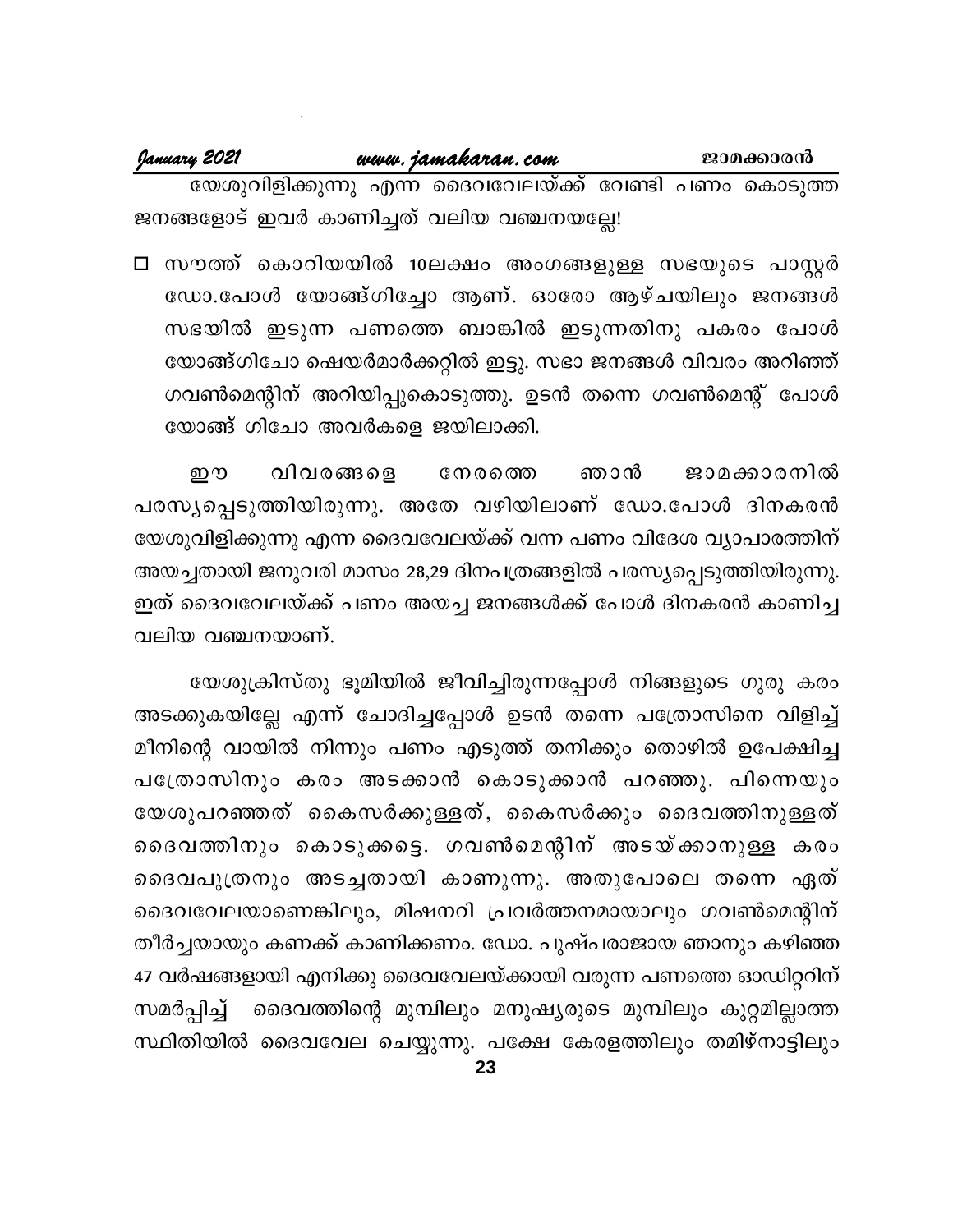www.jamakaran.com January 2021 ജാമക്കാരൻ ദൈവവേല ചെയ്യുന്ന വലിയ ദൈവവേലക്കാർ ക്രിസ്തീയ ടിവി പരിപാടികൾ നടത്തുന്ന ദൈവവേലക്കാർ തങ്ങൾക്ക് ജനങ്ങൾ ദൈവവേലയ്ക്കുവേണ്ടി അയക്കുന്ന പണത്തെ ബാങ്കിൽ അടയ്ക്കാതെ കുളിമുറിയിലും, രഹസ്യ സങ്കേതങ്ങളിലും, പണമായിട്ടും സ്വർണ്ണമായിട്ടും ഒളിച്ച് വച്ചിരിക്കുന്നത് ഗവൺമെന്റ് കണ്ടു പിടിച്ചിരിക്കുന്നു. ഇത് ക്രിസ്ത്യാനികൾക്ക് സാക്ഷ്യമില്ലാത്ത വിഷയമാണ്.

നേരത്തെ ഈ ലേഖനം ഞാൻ ആരംഭിക്കുമ്പോൾ തന്നെ ചോദ്യത്തിന് ഉത്തരമായി പോൾ ദിനകരൻ അകപ്പെട്ടതിന്റെ പ്രധാന കാരണം അദ്ദേഹത്തിന്റെ പിതാവായ സഹോ. DGS ദിനകരനാണെന്ന് എഴുതിയിരുന്നു. ഇപ്പോൾ നിങ്ങൾക്ക് മനസിലായികാണും എന്ന് ഞാൻ വിശ്വസിക്കുന്നു. വ്യാപാരത്തിന് വേണ്ടിയാണ് മകനെ തയ്യാറാക്കിയത്. അതിന് വേണ്ടിയാണ് MBAയും ഡോക്ടർ പട്ടത്തെയും വാങ്ങാനുള്ള പഠിപ്പും മകന് കൊടുത്തത്. മകനെ ദൈവവേലയ്ക്ക് വേണ്ടി ഒരുക്കിയിരുന്നെങ്കിൽ അവനെ ബൈബിൾ പഠനത്തിന് വേണ്ടി അയച്ചിരുന്നിരിക്കണം.

സഹോദരൻ DGS ദിനകരന്റെ ദൈവവേലയുടെ ആരംഭം വളരെ സതൃസന്ധമായിരുന്നു. തന്റെ ഒരേ ഒരു മകനുവേണ്ടി ദൈവവിളിമറന്ന് കോളേജ് തുടങ്ങിയതുകൊണ്ടല്ലേ സാക്ഷ്യം നഷ്ടപ്പെട്ടത്. പൗലോസ് അപ്പോസ്തലൻ ഗലാതൃലേഖനത്തിൽ പറയുന്നു. ആത്മാവിൽ ആരംഭിച്ച് നിങ്ങൾ ജഡത്തിൽ അവസാനിപ്പിക്കുന്നുവോ? അതുപോലെയാണ് സഹോ. ദിനകരൻ അവർകളുടെ ദൈവവേലയും.

ഒരു കളളം പറഞ്ഞപ്പോൾ അതിനെ മൂടിവയ്ക്കാൻ വീണ്ടും ഒരു കള്ളം പറയേണ്ടിവന്നു. സഹോ.ദിനകരൻ ആരംഭിച്ച ദൈവവേലയിൽ പ്രാർത്ഥനയിൽ പേർവിളിക്കുന്നത് അദ്ദേഹത്തിന്റെ മകൻ മുതൽ വേറേയും പല ദൈവവേലക്കാർ പ്രാർഥനയിൽ പേർ വിളിയ്ക്കാൻ തുടങ്ങി. കേരളത്തിൽ ഡിവൈൻ ഹീലിങ്ങ് പ്രാർത്ഥനായോഗം നടത്തുന്നവർ Goodnes ടിവി പരിപാടികളിലും അച്ചന്മാർ പ്രാർത്ഥനയിൽ പേർ വിളിക്കിന്നത് നിങ്ങൾക്ക്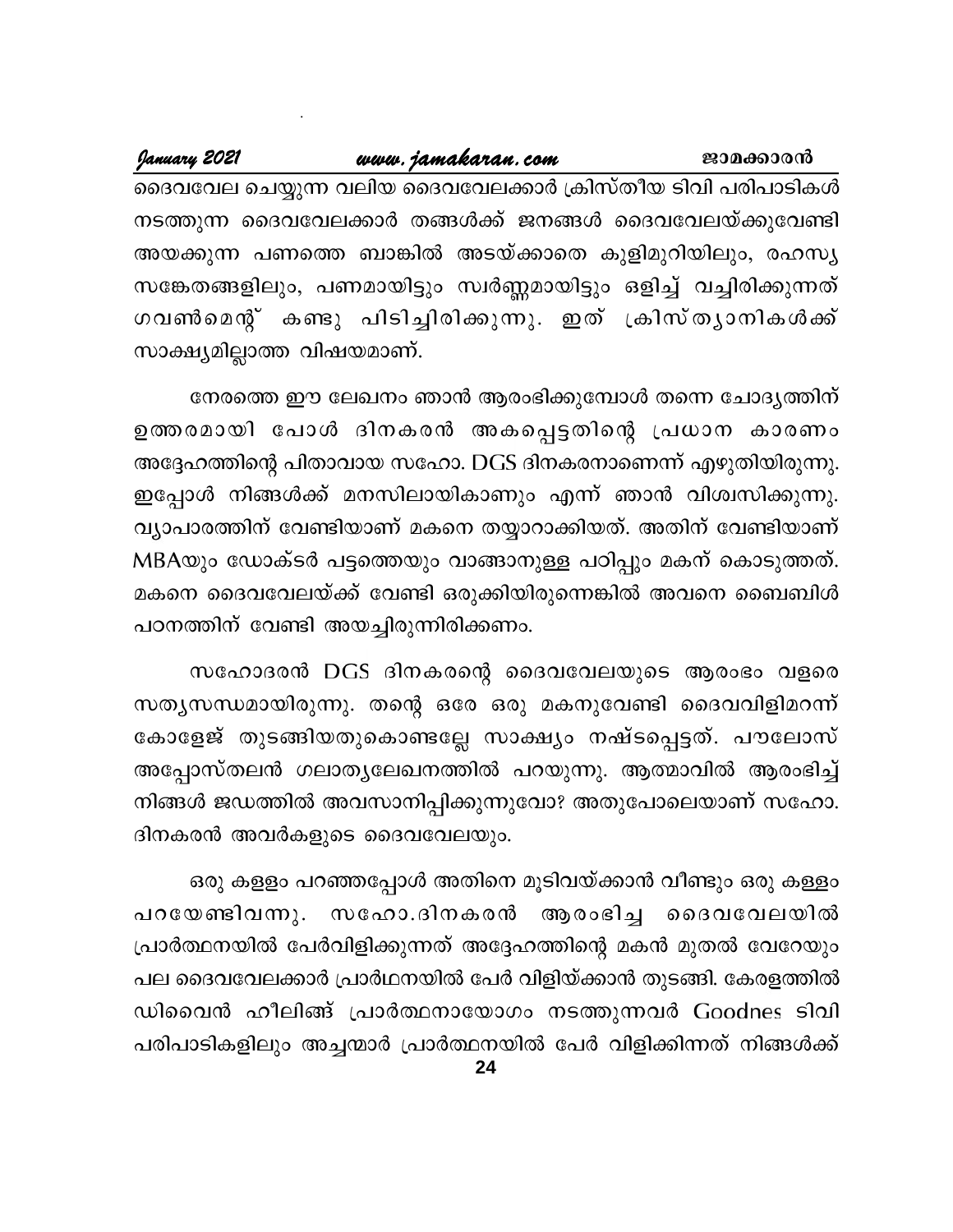| January 2021 | www.jamakaran.com                                              | ജാമക്കാരൻ |
|--------------|----------------------------------------------------------------|-----------|
|              | കാണാൻ സാധിക്കും. മറ്റു മലയാളത്തിലുള്ള മൂന്നു ടിവി ചാനലുകളിലും  |           |
|              | പല ദൈവവേലക്കാർ ഈ വൃാജ ഉപദേശത്തിൽ ആകർഷിക്കപ്പെട്ട്              |           |
|              | വ്യാജമായി പേർ വിളിക്കുന്നു. രോഗത്തിന്റെ പേർ വിളിച്ചു പറയുന്നു. |           |
|              | കള്ളത്തരത്തിന്റെ അപ്പൻ എന്നു പറയുന്ന പിശാചിന്റെ വഞ്ചനയിൽ       |           |
|              | ഇവരെല്ലാം അകപ്പെട്ടുപോയി. ജനങ്ങളും അതിനെ ഇഷ്ടപ്പെടുന്നു.       |           |
|              | ജനങ്ങളുടെ ബലഹീനതയെ ഇവർ മനസ്സിലാക്കി ദൈവവേല എന്ന പേരിൽ          |           |
|              | ഈ വ്യാജ പ്രവർത്തികളെ തുടർന്നുകൊണ്ടിരിക്കുന്നു.                 |           |

ഇപ്പോൾ വായനക്കാർക്ക് മനസ്സിലായിട്ടുണ്ടാവും ഇത്ര വലിയ പ്രശ്നങ്ങൾക്കും പ്രധാനകാരണം DGS ദിനകരൻ ആണെന്ന് പറഞ്ഞതിൽ എന്തെങ്കിലും തെറ്റുണ്ടോ?

യോഗങ്ങളിൽ തമിഴ്നാട്ടിലും, ⊡ പ്രാർത്ഥന കേരളത്തിലും സഹോ.ദിനകരന്റെ ആരാധകർ കരഞ്ഞു പ്രാർത്ഥിക്കുന്നതായി ഞാൻ അറിഞ്ഞു. കർത്താവേ ഡോ.പോൾ ദിനകരനെ ജയിലേയ്ക്ക് അയക്കരുതേ.. എന്ന് ഉപവസിച്ച് പ്രാർത്ഥിക്കുന്നതായി ഞാൻ കേട്ടു.

## □ ജാമക്കാരൻ കുറിപ്പ് :-

ഡോ.പോൾദിനകരൻ ജയിലിലേയ്ക്ക് പോകാൻ പാടില്ല എന്ന് കരയുന്നതിനെക്കാൾ ഈ കഠിനമായ സാഹചര്യത്തിൽ പോൾദിനകരനും കുടുംബവും മാനസാന്തരപ്പെടണം എന്നാണ് പ്രാർത്ഥിക്കേണ്ടത്. അവരെ വെറുക്കരുത്, വീണ്ടും അവർ ദൈവവേല തുടരണം ഇതാണ് ദൈവത്തിന്റെ ആഗ്രഹം. ഒരാൾപോലും നശിച്ചു പോകുന്നത് ദൈവം ഇഷ്ടപ്പെടുന്നില്ല. അവർ മാനസാന്തരപ്പെട്ട് ജീവിക്കുന്നതാണ് ദൈവഇഷ്ടം പോൾദിനകരനും കുടുംബവും തന്റെ ആഢംബര ജീവിതത്തിൽ നിന്ന് മാറി താഴ്മയുള്ള ജീവിത്തിലേയ്ക്ക് മാറണം. മക്കളും ആഢംബരമായി ജീവിക്കാത്തെ സാക്ഷ്യമുള്ള വസ്ത്രം ധരിച്ച് സാക്ഷിയായി ജീവിയ്ക്കണം.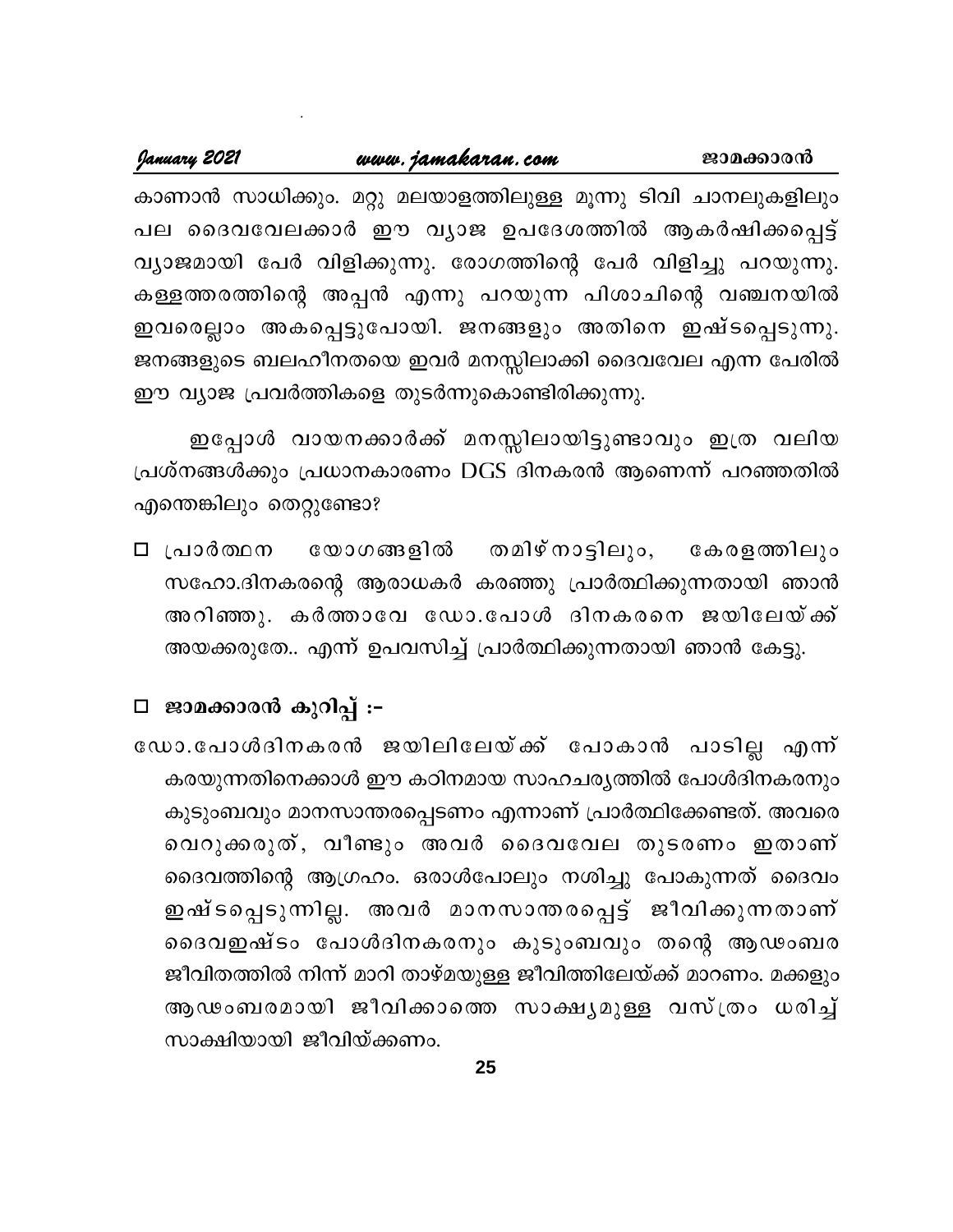#### January 2021 www.jamakaran.com ജാമക്കാരൻ ഒരു ക്രിസ്തീയ വിശ്വാസി തന്റെ വരുമാനത്തിന് തക്കതായി സകല ജീവിത സൗകര്യത്തോടും ജീവിക്കുന്നത് തെറ്റല്ല. പക്ഷേ ആഢംബരമായി ജീവിക്കാൻ പാടില്ല. പൗലോസ് അപ്പോസ്തലൻ പറയുന്നു. സകലവും എനിയ് ക്ക് എങ്കിലും സകലതും ചെയ്യാൻ കർത്തവൃമുണ്ട് പ്രയോജനമുള്ളതല്ല. സകലത്തിലും എനിക്ക് കർത്തവ്യമുണ്ട് എങ്കിലും സകലവും ആത്മീയ വർദ്ധന വരുത്തുന്നില്ല. (1കൊരി:10:23).

□ ഇന്ത്യയിൽ ക്രിസ്ത്യാനികളുടെ ഇടയിൽ കർത്താവിന്റെ വേല ചെയ്യുന്ന സുവിശേഷകാരന്മാരിൽ ഡോ.പോൾദിനകരനാണ് മൂന്നാമത്തെ പണക്കാരൻ എന്ന് പത്രത്തിൽ വാർത്ത വന്നു. പണക്കാരെ ദൈവം വെറുക്കുന്നില്ല. പക്ഷേ അവർക്ക് ലഭിച്ച പണത്തെ ഏതുവഴിയിൽ ചെലവു ചെയ്യുന്നു എന്നതാണ് ദൈവം നോക്കുന്നത്. ധനവാൻ ദൈവ രാജൃത്തിൽ പ്രവേശിക്കുന്നത് പ്രയാസം പക്ഷേ ധനവാൻ ദൈവരാജൃത്തിൽ പ്രവേശിക്കുന്നില്ല എന്ന് ഒരിക്കലും ദൈവം പറയുന്നില്ല. യേശുക്രിസ്തു ധനവാന്മാരെയും സ്നേഹിക്കുന്നു. ലൂക്കോ:8:3ൽ തങ്ങളുടെ ആസ് തികളാൽ സ്ത്രീകൾ ശുശൂഷ ചെയ്ത ധാരാളം യേശുക്രിസ്തുവിനോട് കൂടെ ഉണ്ടായിരുന്നു. പഴയ നിയമകാലത്ത് അന്നത്തെ ലോകത്ത് ഏറ്റവും ധനികനായ വ്യക്തി അബ്രഹാമാണ്. അതേ പോലെ തന്നെ ശലോമോനും വലിയ ധനവാൻ ആയിരുന്നു. യേശുക്രിസ്തു മരിച്ചശേഷം തനിക്കുവേണ്ടി ഒരുക്കിയ കല്ലറയെ കൊടുത്ത യോസേഫ് വലിയ പണക്കാരൻ ആയിരുന്നു. അപ്പോൾ വായനക്കാർ അറിയേണ്ടത് പണം വർദ്ധിച്ചാൽ സ്വഭാവങ്ങൾ മാറും. ശലോമോന് പണം ധാരാളം വർദ്ധിച്ചു. സ്ത്രീമോഹം കൂടിപോയി. അവൻ അന്യജാതിയിലുള്ള സ്ത്രീകളെ വിവാഹം ചെയ്തു. അവരുടെ വിഗ്രഹ ദൈവങ്ങൾക്ക് ക്ഷേത്രവും പണിതുകൊടുത്തു. സദൃശൃവാകൃങ്ങൾ എഴുതി സഭാപ്രസംഗി. പുസ്തകം എഴുതി ഉത്തമഗീതം എന്ന പ്രവചന പുസ്തകം എഴുതി എന്നാലും അവന്റെ മരണം നല്ല മരണമല്ല. സ്വർഗ്ഗീയ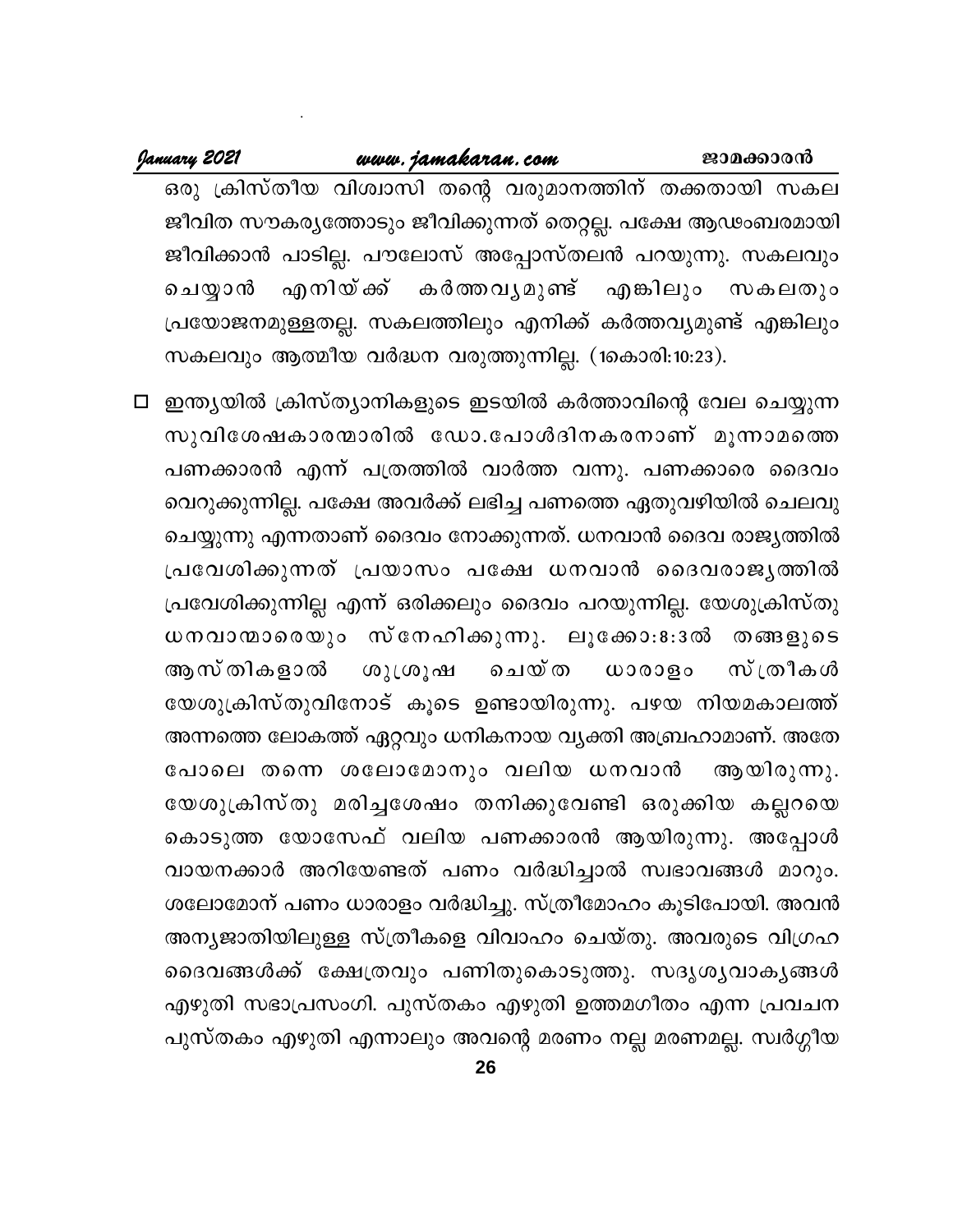ജാമക്കാരൻ

#### www.jamakaran.com

January 2021

അവകാശം അവൻ നഷ്ടപ്പെടുത്തി. ആവർത്തനം:17:17–ൽ ദാവിദിനോട് കർത്താവ് കല്പിച്ചു നിനക്ക് വേണ്ടി ധാരാളം ഉണ്ടാക്കേണ്ട. വെള്ളിയും പൊന്നും നീ ധാരളം ചേർത്തു വയ്ക്കരുത് എന്ന് പറഞ്ഞു. ദാവീദ് ദൈവത്തിന്റെ ഹൃദയത്തിന് ഏറ്റവും ഇഷ്ടപ്പെട്ട വൃക്തിയാണ്. പക്ഷേ 2 ശാമു. 5:13-ൽ ദാവീദ് യഹൂദായിൽ നിന്ന് യെരുശലേം വന്നതിന് ശേഷം ധാരാളം വെപ്പാട്ടികളേയും, പൊന്നും വെള്ളിയും ചേർത്തു വച്ചു. യഹൂദാദേശത്ത് ദാവീദുണ്ടായിരുന്നപ്പോൾ ഒരു ഗോത്രത്തിന് മാത്രമാണ് അവൻ രാജാവായിരുന്നത്. പക്ഷേ യെരുശലേമിൽ എത്തിയ ശേഷം 12 ഗോത്രത്തിന് ചക്രവർത്തിയായി ദൈവം അവനെ ഉയർത്തി. അവിടെയാണ് ദാവീദ് ദൈവം അവന് കൊടുത്ത ആലോചനയെ നിസ്സാരമാക്കിയത്. പദവിയും പണവും വന്നതിന് ശേഷം ദാവീദിന്റെ സ്വഭാവവും മാറിപോയി. ആരും ചെയ്യാൻ ധൈര്യപ്പെടാത്ത വലിയ പാപം അവൻ ചെയ്തു. പുതുതായി കല്യാണം കഴിച്ച രാജഭക്തിയുള്ള ഊരിയാവിനെ കൊന്ന് നിയമപ്രകാരം അവന്റെ ഭാര്യയെ തന്റെ ഭാര്യയാക്കി. അത് അവൻ ന്യായീകരിച്ചു. ദൈവം ഉടൻ തന്നെ ശിക്ഷ നല്കി. അവൻ വളരെ അധികം സ്നേഹിച്ച കുഞ്ഞിനെ ദൈവം എടുത്തു. പത്ത് ദിവസം അവൻ പട്ടിണി കിടന്ന് ആ കുഞ്ഞിന് വേണ്ടി ഉപവസിച്ചു പ്രാർത്ഥിച്ചു. എന്നാൽ ദൈവം ആ കുഞ്ഞിനെ സൗഖ്യമാക്കിയില്ല. ആ കുഞ്ഞ് മരിച്ചുപോയി. ദാവീദ് തന്റെ തെറ്റ് സമ്മതിച്ചു. ദൈവത്തോട് മാപ്പ് ചോദിച്ചു. അതിന്റെ ശേഷം എഴുതിയതാണ് 51–ാം സങ്കീർത്തനം. അതിനുശേഷം മരണംവരെ അവൻ ദൈവ പൈതലായി തന്നെ ജീവിച്ചു മരിച്ചു. ഇതുവായിക്കുന്ന വായനക്കാർ മനസ്സിലാക്കേണ്ടത് പണം നിങ്ങൾക്ക് വർദ്ധിക്കുമ്പോൾ വളരെ സൂക്ഷിക്കണം. പണം വർദ്ധിച്ചാൽ ബൈബിൾ വായിക്കാൻ തോന്നുകയില്ല കരഞ്ഞു പ്രാർത്ഥിയ്ക്കാൻ കഴിയില്ല. പ്രാർത്ഥനയിൽ ഏകാന്തത ലഭിക്കില്ല. ജാമക്കാരന്റെ ഒരു മുന്നറിയിപ്പാകുന്നു. ദൈവം നിങ്ങളെ ഇത് അനുഗ്രഹിക്കട്ടെ.